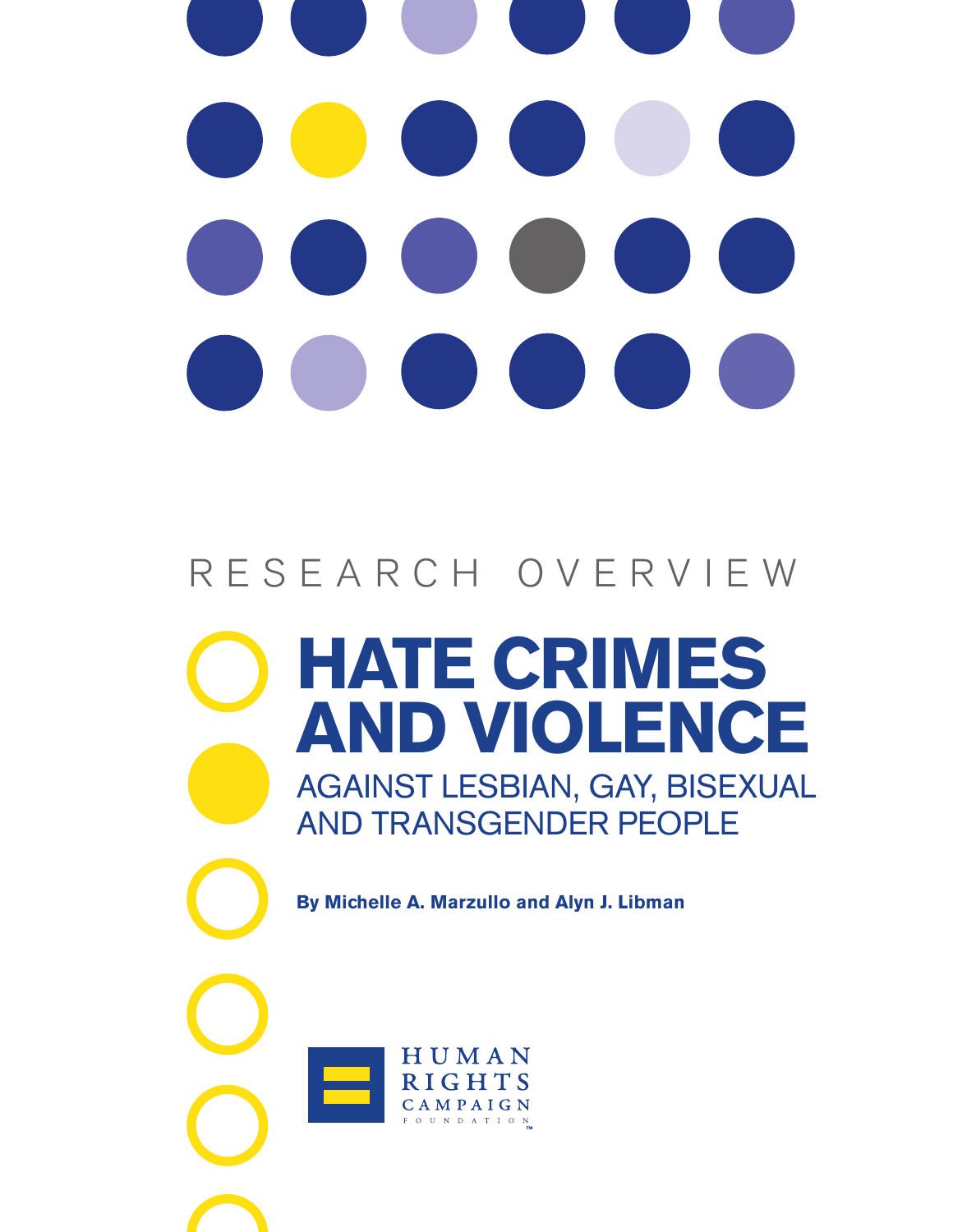#### **Research Overview: Hate Crimes and Violence against Lesbian, Gay, Bisexual and Transgender People**

By Michelle A. Marzullo and Alyn J. Libman Edited by Ché Juan Gonzales Ruddell-Tabisola

#### **Human Rights Campaign Foundation**

1640 Rhode Island Ave., N.W., Washington, D.C. 20036 phone **202/628-4160** TTY **202/216-1572** fax **866/369-3348** website **www.hrc.org**

The Human Rights Campaign Foundation believes that all Americans should have the opportunity to care for their families, earn a living, serve their country and live open, honest and safe lives at home, at work and in their community.

Through pioneering research, advocacy and education, the HRC Foundation pursues practices and policies that support and protect lesbian, gay, bisexual and transgender individuals and their families in education, healthcare, corporate, public and private organizations across the country.

The HRC Foundation also provides accurate, timely research and information vital to the LGBT community, straight allies and policymakers on a wide range of issues, including: family law, senior health and housing, parenting, schools, workplace policies and law, religion, civil unions, marriage, adoption, financial planning and healthcare.

Our programs, which include the Workplace Project, the Religion and Faith Program, the Coming Out Project, the Family Project, and Youth and Campus Outreach, are possible through the generous gifts of individual donors and corporate and private philanthropic foundations. Contributions to the HRC Foundation are tax-deductible to the fullest extent of the law. See *www.hrc.org* for more.

© May 2009 by the Human Rights Campaign Foundation. The HRC Foundation grants permission for the reproduction and redistribution of this publication only when reproduced in its entirety and distributed free of charge. The Human Rights Campaign name and Equality logo are trademarks of the Human Rights Campaign.

ISBN 1-934765-08-2 ISBN 978-1-934765-08-1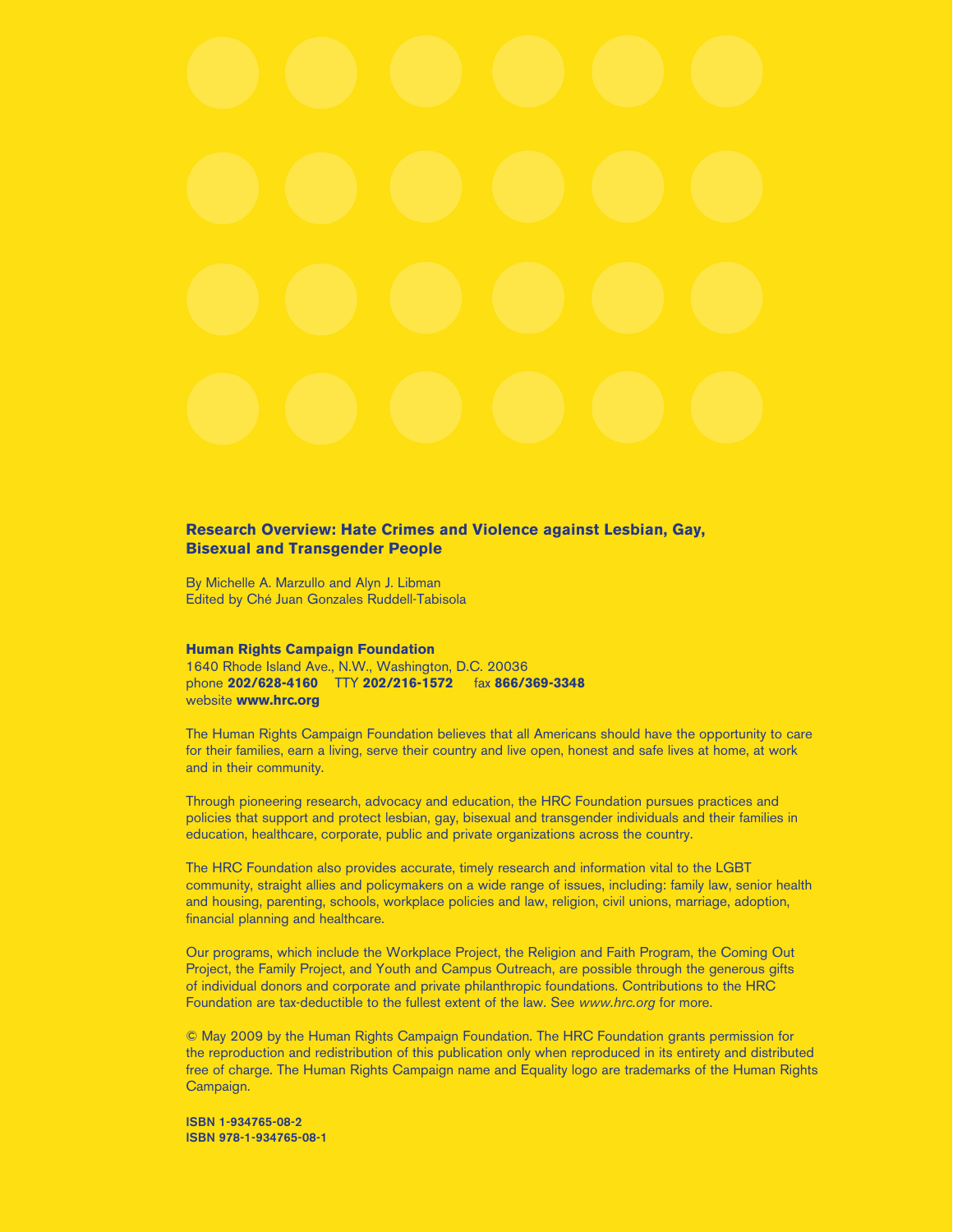# **CONTENTS**

**Letter from the HRC Foundation president | 1**

**Introduction and Background | 2**

**Federal Legislative Efforts | 3**

**Anatomy of Violence | 5**

**Predictors of Bias and Sexual Prejudice | 8**

**Hate Crime Responders and Reporting | 10**

**Bias Crime Reporting | 11** 

**Best Practices for Hate Crime reporting | 12**

**Future Research and Advocacy Efforts | 13**

**Conclusion | 14** 

**Bibliography | 15**

**End notes | 16**

**About the authors | 19**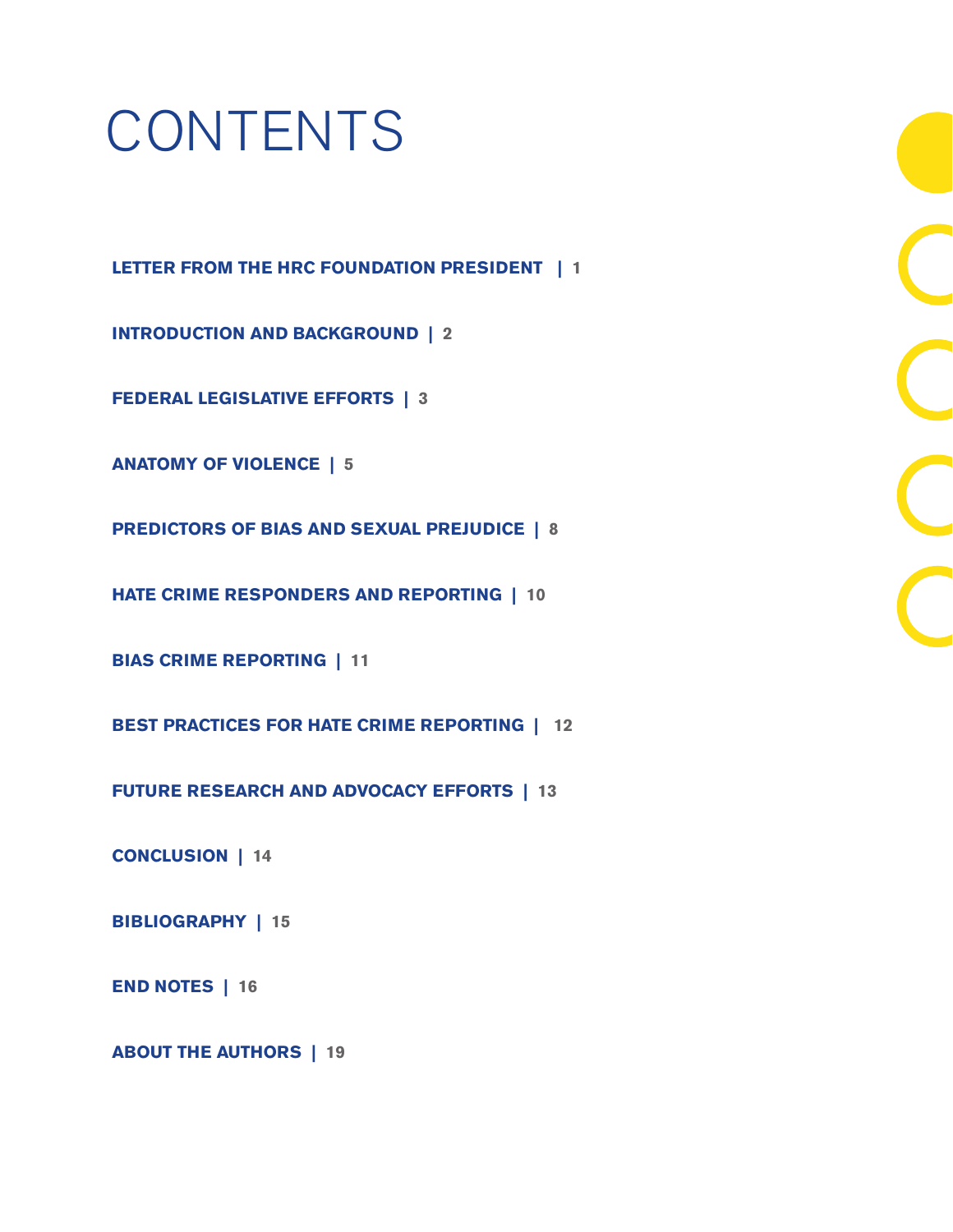### LETTER FROM THE HRC FOUNDATION PRESIDENT

**There is plenty of evidence that violent, biasmotivated crimes are a serious, widespread problem across the United States.** It's not the frequency or number of these crimes, however, that set them apart from other types of crime. It's the impact these crimes have on the victims, their families, their communities and, in some instances, the entire country.

The violent death of Sean Kennedy clearly underscores the need for national hate crimes legislation.

On May 16, 2007, Kennedy was leaving a bar in Greenville, S.C., when a man approached, called him an anti-gay name and punched him. Kennedy fell to the ground and later died in a hospital. Local law enforcement officials asked for the case to be prosecuted as a hate crime. But because South Carolina has no hate crimes law, charges were reduced from murder to involuntary manslaughter, and Kennedy's assailant was sentenced to three years in prison.

1

Recently, the U.S. House of Representatives passed the Local Law Enforcement Hate Crimes Prevention Act. It specifically gives the Justice Department the power to investigate and prosecute bias-motivated violence by providing it with jurisdiction over crimes of violence where the victim was selected because of his or her actual or perceived race, color, religion, national origin, gender, sexual orientation, gender identity or disability. Once this measure wins full congressional approval and the president signs it into law, heinous crimes like those committed against Sean Kennedy will be fully prosecuted.

In an effort to help lawmakers, law enforcement officials and others better understand hate crimes, the Human Rights Campaign Foundation is publishing *Research Overview: Hate Crimes and Violence against Lesbian, Gay, Bisexual and Transgender People*. This report

lays new ground in several areas, including why so many anti-LGBT hate crimes go unreported and what motivates individuals to commit these crimes.

Moreover, the report highlights the need to standardize hate crimes reporting procedures and teach law enforcement how to recognize bias-based and identity crime. Additionally, the report summarizes research from law enforcement, opinion polls and several studies published since 2006.

We hope this report helps all of us understand the full range of steps that must be taken to eliminate these violent crimes of hate.

Joe Solmonese President, Human Rights Campaign Foundation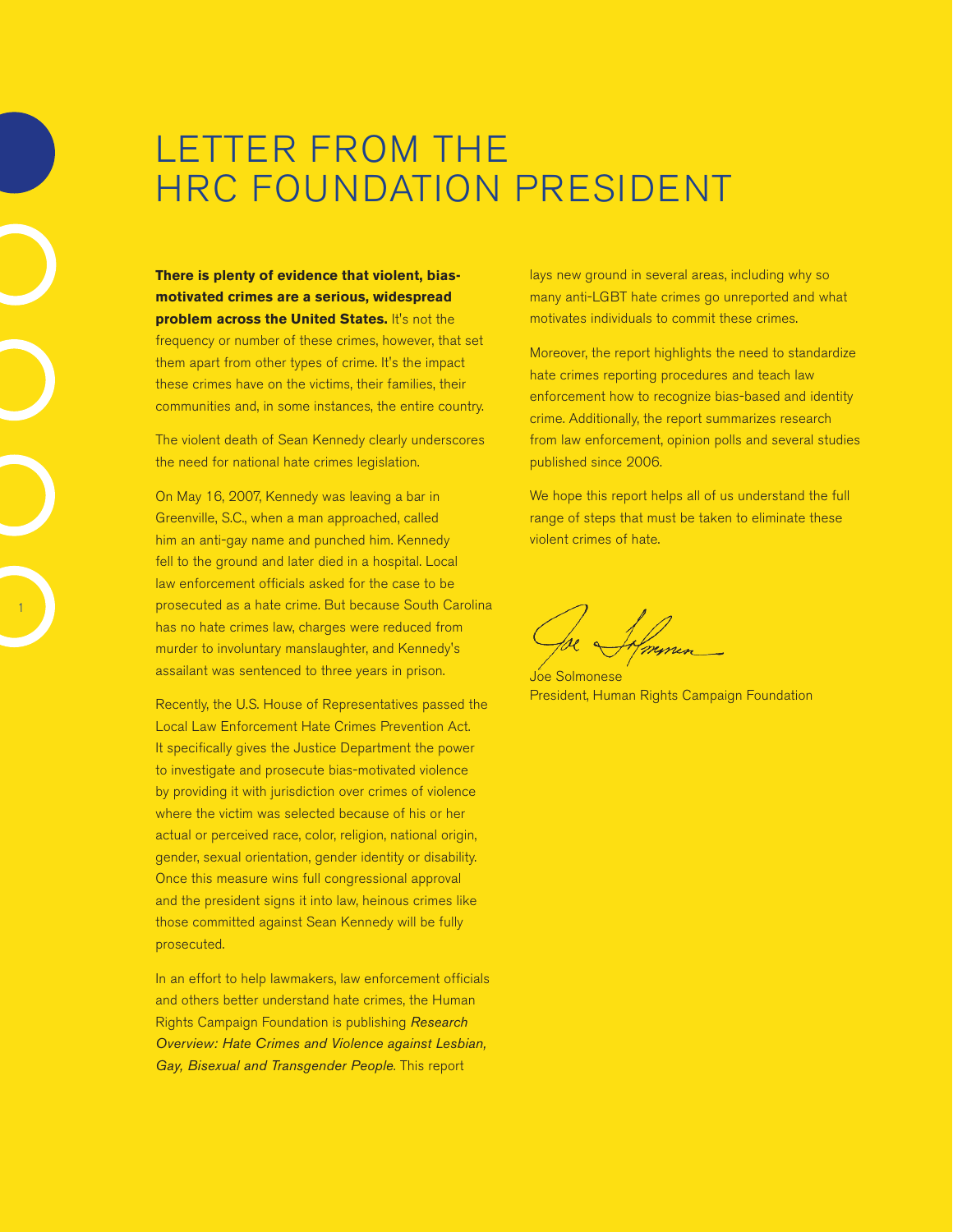### Introduction and Background

A hate crime or bias-motivated crime occurs when the perpetrator of the crime intentionally selects the victim because of who the victim is. While an act of violence against any individual is always a tragic event, violent crimes based on prejudice have a much stronger impact because the motive behind the crime is to terrorize an entire group or community.

Statistical information collected by the Federal Bureau of Investigation consistently shows that lesbian, gay and bisexual people, and those perceived to be LGB, are attacked more than heterosexuals relative to their estimated population size in the United States. Since 1991, more than 100,000 hate crime offenses have been reported to the FBI. In 2007 alone, 1,265 LGBbiased hate crimes were reported to the FBI, which is a 6-percent increase from 2006. Sexual orientation consistently ranks as the third-highest motivator for hate crime incidents (17 percent of total attacks). Attacks motivated by race-based bias are the most prevalent (51 percent in 2007), followed by religion-based attacks (18 percent in 2007). Bias-motivated attacks on the basis of gender identity are not tracked on the federal level.

Anecdotal evidence suggests that hate crimes against LGB and transgender persons are under-reported in the United States. Some victims do not report sexual orientation-motivated hate crimes because they do not want to be identified ("outed") in police reports as lesbian, gay, bisexual and/or transgender. Moreover, sexual orientation- and gender identity-based hate crimes may not be perceived as bias-motivated by responding officers because of their inexperience, lack of education or their own biases. Many police departments do not have protocols in place for the accurate reporting of bias crimes. In addition to this, many hate crime victims occupy more than one out-group position in terms of sexual orientation, gender identity and expression, sex,

race, ethnicity, religion, national origin and/or disability. As a result, hate-based attacks may be identified in simpler terms than was actually the case, or their details may be lost as these characteristics are grouped as "multiple bias" attacks in federal reporting.

This report presents an overview of research about LGBT hate crimes from law enforcement statistics, opinion polls and several studies published since 2006. The report also discusses best reporting practices for law enforcement agencies and presents recommendations for future research and advocacy efforts on hate crimes for LGBT populations.

> In 2007 alone, **1,265 LGB-biased hate crimes** were reported to the FBI, which is a 6-percent increase from 2006. Bias-motivated attacks on the basis of gender identity are not tracked on the federal level.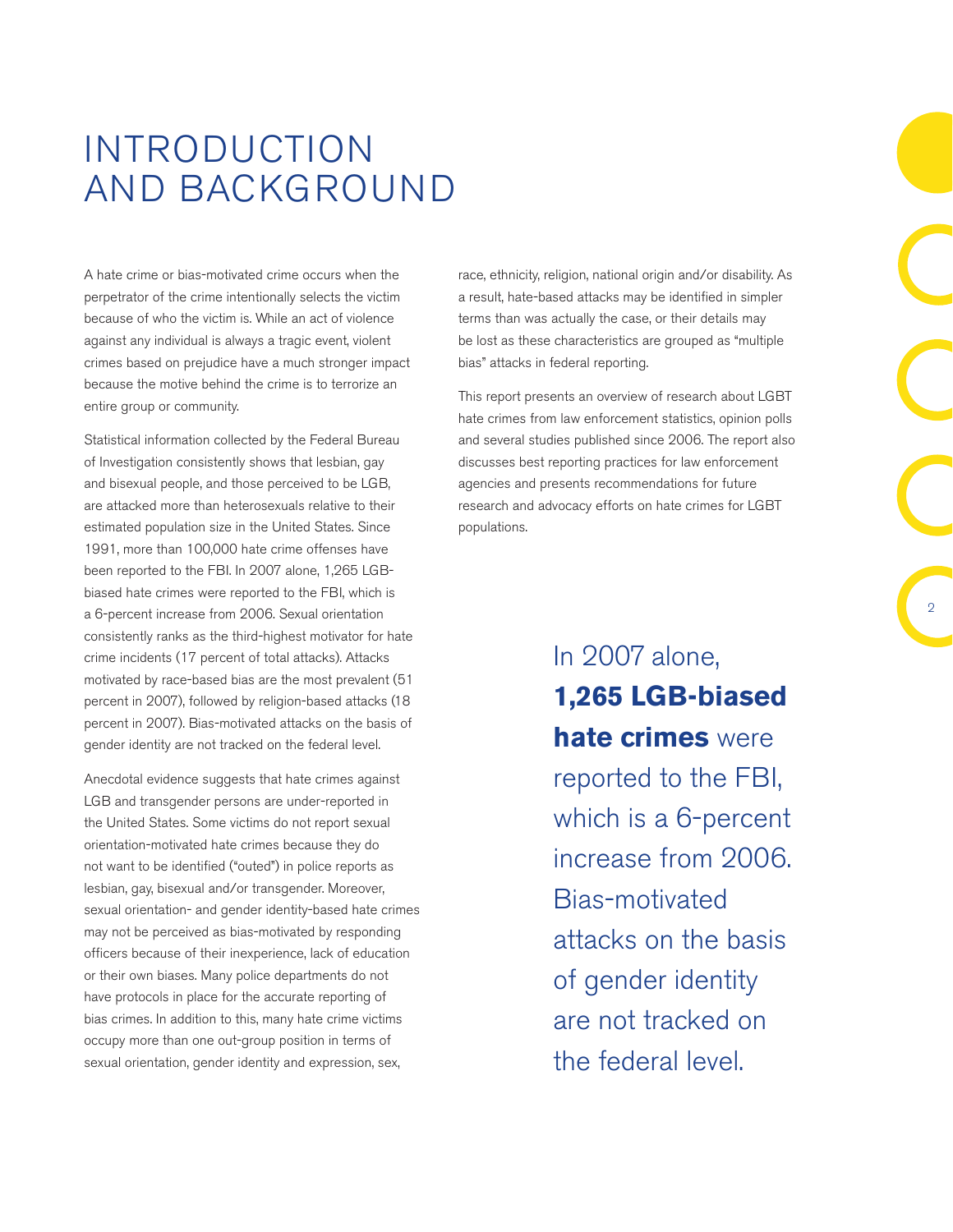### Federal Legislative Efforts

The federal government has been collecting information on hate crimes since 1990, when the Hate Crime Statistics Act (P.L. 101-275) was passed. The purpose of the act was to develop a systematic approach for documenting and understanding bias-motivated crimes in the United States. In 1991, the FBI implemented a bias-crime data collection program and integrated this system under their Uniform Crime Reporting (UCR) program and National Incident-Based Reporting System (NIBRS) (Cronin, McDevitt, Farrell and Nolan 2007, 217-218, 214)i .

#### **The Local Law Enforcement Hate Crimes Prevention Act ("LLEHCPA") / Matthew Shepard Act**

The identification of the incidence and prevalence of hate crimes relies upon the accurate reporting of these crimes. It is important to note that U.S. law enforcement agencies reporting hate crime statistics do not collect statistics based on gender identity. In addition, in a study of eight comparative police departments, local law enforcement agencies often did not have the training to distinguish between a hate crime based on the sexual orientation of a victim and one based on a victim's gender identity (Cronin, McDevitt, Farrell and Nolan, 2007). These facts mean that gender identity-based bias attacks will either be erroneously grouped as sexual orientation bias crimes or not reported as hate crimes. Importantly, the LLEHCPA would expand the categories of hate crimes statistics to include hate crimes based on gender identity.

The LLEHCPA has been introduced in the past several Congresses and was reintroduced in the 111th Congress. The Matthew Shepard Act would (GovTrack.us 2008):

- **Authorize the attorney general to provide technical, forensic, prosecutorial or other assistance in the criminal investigation or prosecution of any crime that:**
	- 1. Constitutes a crime of violence under federal law or a felony under state, local or Indian tribal laws; and
- 2. Is motivated by prejudice based on the actual or perceived race, color, religion, national origin, gender, sexual orientation, gender identity or disability of the victim or is a violation of state, local or tribal hate crimes laws.
- **Direct the attorney general to give priority for such assistance:** 
	- 1. With respect to crimes committed by offenders who have committed crimes in more than one state; and
	- 2. To rural jurisdictions that have difficulty covering the extraordinary investigation or prosecution expenses. Authorize the attorney general to award grants to assist state, local and Indian law enforcement agencies with such extraordinary expenses.
- **Direct the Office of Justice Programs to:** 
	- 1. Work closely with funded jurisdictions to ensure that the concerns and needs of all affected parties are addressed; and,
	- 2. Award grants to state, local or tribal programs designed to combat hate crimes committed by juveniles.
- **Amend the federal criminal code to impose criminal penalties for causing (or attempting to cause) bodily injury to any person using**

**68%** of people favor including sexual orientation and gender identity in federal hate crimes law.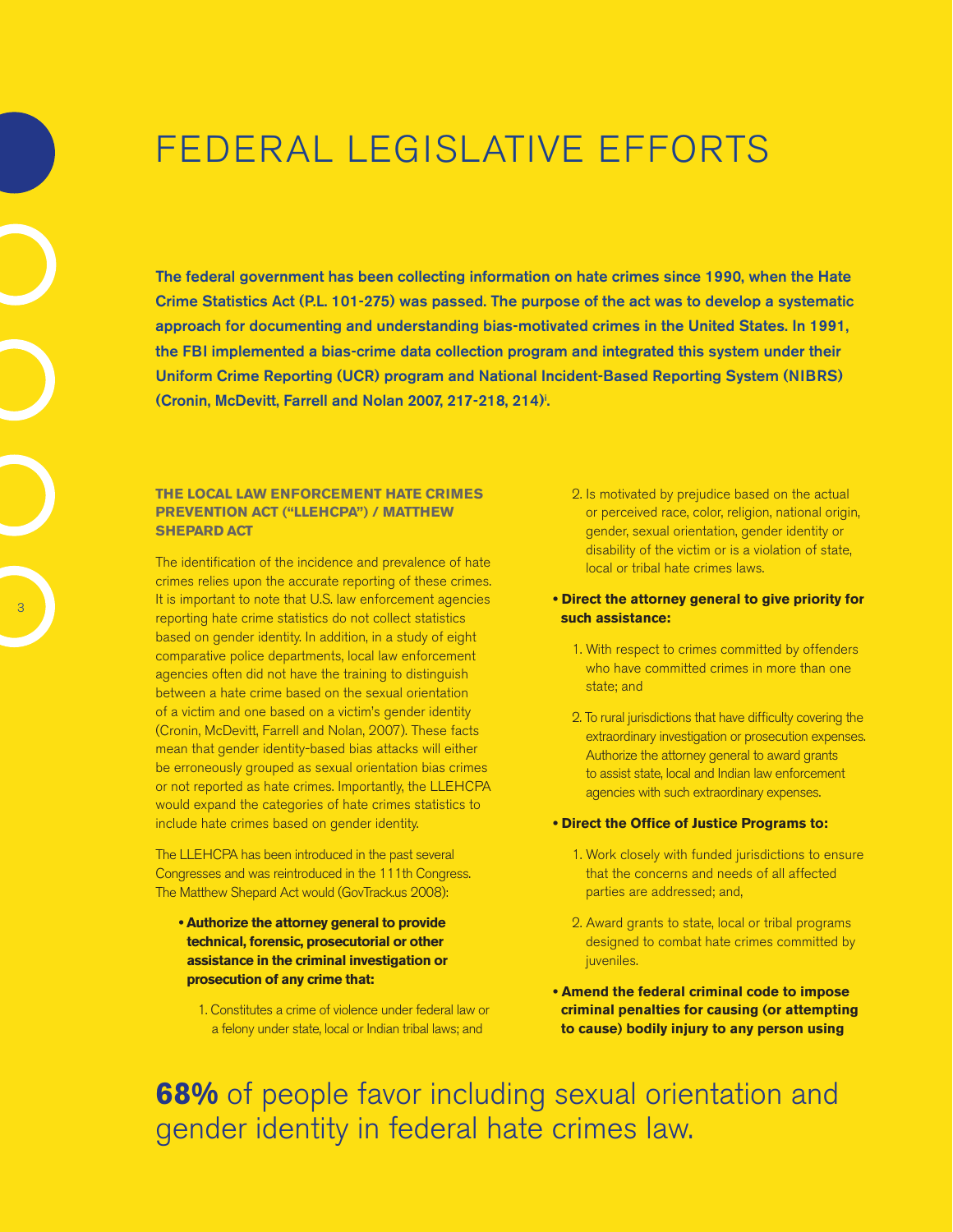**fire, a firearm or any explosive or incendiary device because of the actual or perceived race, color, religion, national origin, gender, sexual orientation, gender identity or disability of such person.** 

- **Amend the Hate Crimes Statistics Act to require the attorney general to:**
	- 1. Acquire data on crimes that manifest evidence of prejudice based on gender and gender identity; and
	- 2. Include in an annual summary of such data crimes committed by, and against, juveniles.

Federal hate crimes legislation as embodied in the Matthew Shepard Act is crucial to understanding and preventing hate crimes. It would equip the Justice Department with the ability to aid state and local jurisdictions either by lending assistance or, where local authorities are unwilling or unable, by taking the lead in investigations and prosecutions of violent crime resulting in death or serious bodily injury that were motivated by bias. The LLEHCPA also makes grants available to state and local communities to combat violent crimes committed by juveniles, train law enforcement officers, and/or to assist in state and local investigations and prosecutions of bias-motivated crimes. As we show below, the improvements called for by this act are sorely needed for the victims and law enforcement personnel dealing with the aftermath of such attacks.

**Hate crimes legislation also categorizes hate offenses as deserving increased punishment and condemnation as an emphatic message to society and potential offenders that such actions are no longer tolerated.**

Christopher J. Lyons, *Social Psychology Quarterly*, 2006

#### **Almost seven out of 10 people support LGBT-inclusive hate crimes protections**

A majority (68 percent) of people favor including sexual orientation and gender identity in federal hate crimes

law (Gallup 2007). Support for inclusive legislation is strongest among self-identified liberals (82 percent), Democrats (75 percent), those affiliated with non-Christian religious faiths (74 percent), and Catholics (72 percent). However, more than half of conservatives (57 percent) and Republicans (60 percent) also support the measure.

#### **Support for hate crimes legislation**

**There is a proposal to expand federal hate crimes laws to include crimes committed on the basis of the victim's gender, sexual orientation or gender identity. Would you favor or oppose expanding the federal hate crime laws in this way?** 

|                                                             | FAVOR (%) | <b>OPPOSE (%)</b> |
|-------------------------------------------------------------|-----------|-------------------|
| <b>TOTAL</b>                                                | 68        | 27                |
| <b>Republicans</b>                                          | 60        | 34                |
| Independents                                                | 69        | 27                |
| <b>Democrats</b>                                            | 75        | 21                |
| <b>Conservatives</b>                                        | 57        | 37                |
| <b>Moderates</b>                                            | 74        | 22                |
| <b>Liberals</b>                                             | 82        | 15                |
| <b>Protestants and</b><br>non-Catholic<br><b>Christians</b> | 65        | 30                |
| <b>Catholics</b>                                            | 72        | 23                |
| <b>Other religious</b><br>identity                          | 74        | 23                |
| No religious<br>identity                                    | 74        | 25                |
| <b>Attends church</b><br>weekly                             | 64        | 30                |
| <b>Attends church</b><br>almost every<br>week/monthly       | 67        | 29                |
| <b>Attends church</b><br>seldom/never                       | 73        | 23                |

4

From a national survey of 1,003 adults conducted May 10 to May 13, 2007, by the Gallup Organization.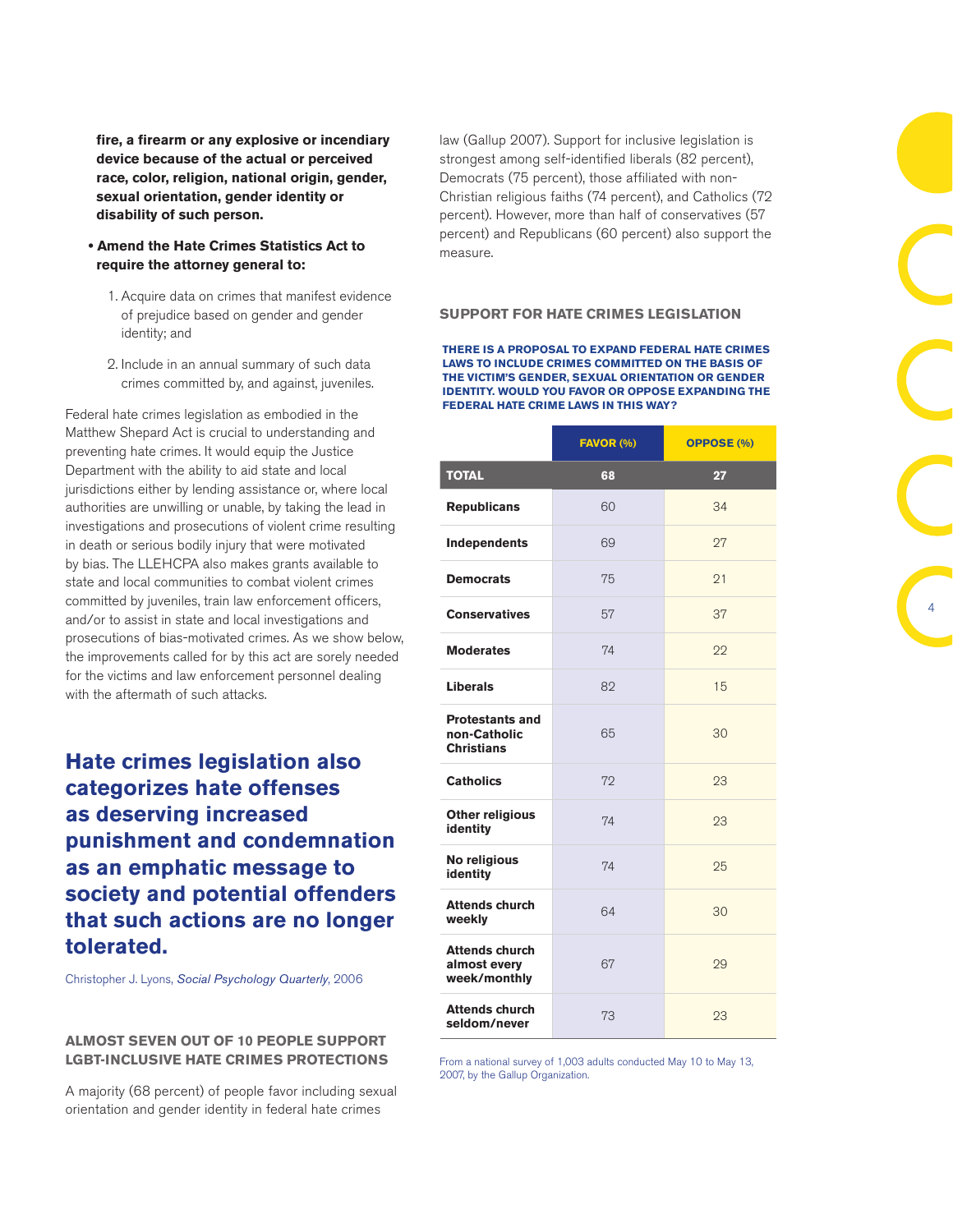### Anatomy of Violence

Sexual orientation ranks as the third-highest motivator for hate crime incidents (17 percent of total attacks). Attacks motivated by race-based bias are the most prevalent (51 percent), followed by religionbased attacks (18 percent). Bias-motivated attacks on the basis of gender identity are not tracked on the federal level.

A study of more than 1,000 hate crimes reports to the Los Angeles County Human Rights Commission from 1994 to 1995 found that, on average, sexual orientation- and gender identity-motivated hate crimes yielded higher levels of violence than other hate crimes (Dunbar 2006). Five population-based surveys of high school students found that bisexual, lesbian and gay youth reported strikingly higher rates of sexual abuse and forced intercourse than their heterosexual counterparts (Saewyc et al. 2006). Collectively, these data and FBI statistics below tell the story of the rampant crimes-against-the-person to which many LGBT people are victims.

| <b>RANKING OF</b>                          |                               |                              |                       |                                       |
|--------------------------------------------|-------------------------------|------------------------------|-----------------------|---------------------------------------|
| <b>HATE CRIMES BY</b><br><b>MOTIVATION</b> | <b>INCIDENTS (%)</b><br>7,624 | <b>OFFENSES (%)</b><br>9,006 | VICTIMS* (%)<br>9,535 | <b>KNOWN OFFENDERS** (%)</b><br>6,965 |
| <b>RACE</b>                                | 51                            | 52                           | 52                    | 53                                    |
| <b>RELIGION</b>                            | 18                            | 16                           | 17                    | 8                                     |
| <b>SEXUAL ORIENTATION</b>                  | 17                            | 16                           | 16                    | 21                                    |
| <b>ETHNICITY/NATIONAL</b><br><b>ORIGIN</b> | 13                            | 14                           | 14                    | 17                                    |
| <b>DISABILITY</b>                          |                               |                              |                       |                                       |

\* The term "victims" may refer to a person, business, institution or society as a whole.

\*\* The term "known offender" does not imply that the identity of the suspect is known, but only that an attribute of the suspect has been identified, which distinguishes him/her from an unknown offender. Federal Bureau of Investigation - U.S. Department of Justice, 2007a

#### **LGB hate crimes are usually crimes against persons**

Like racially and ethnically motivated violence, sexual orientation bias crimes are more frequently committed against persons than property. For violent bias crimes overall, "sexual orientation crimes (M<sup>ii</sup>=4.69) were more severe for crimes against the person than both racial/ ethnic (M=2.78) and religious (M=0.68) hate crimes" (Dunbar 2006,iii 329-330). The most common hate crimes committed against lesbians, gays and bisexuals are physical assault and/or intimidation. Tragically, five of the nine nationally reported hate crime murders in 2007 were motivated by sexual orientation bias.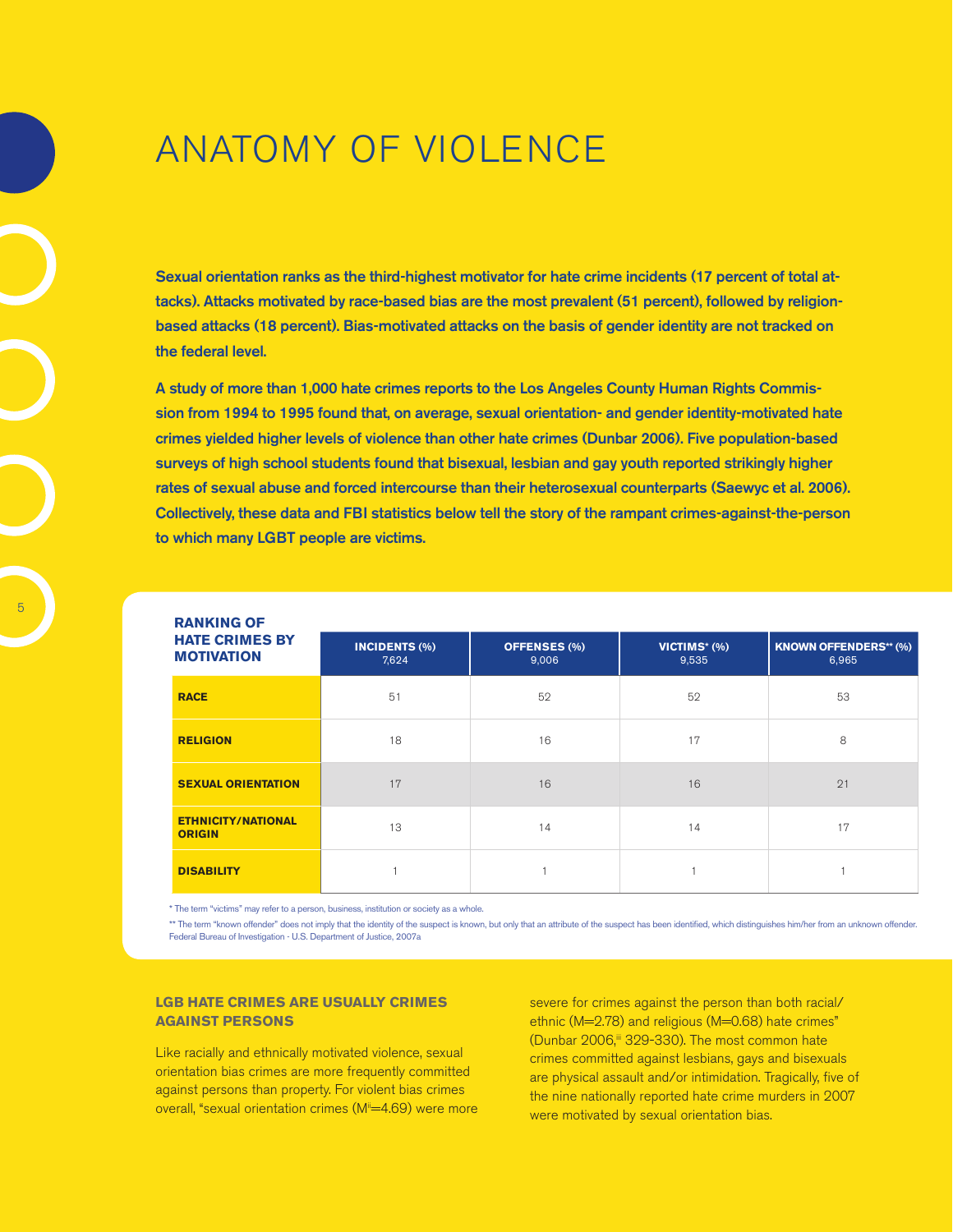#### Hate crimes against persons compared to property

|                                                             | <b>CRIMES AGAINST</b><br>PERSONS (%) | <b>CRIMES AGAINST</b><br><b>PROPERTY (%)</b> |
|-------------------------------------------------------------|--------------------------------------|----------------------------------------------|
| <b>RACE</b><br>$(4,724$ OFFENSES)                           | 64                                   | 36                                           |
| <b>RELIGION</b><br>$(1,477$ OFFENSES)                       | 29                                   | 71                                           |
| <b>SEXUAL ORIENTATION</b><br>$(1,460$ OFFENSES)             | 71                                   | 29                                           |
| <b>ETHNICITY/NATIONAL</b><br><b>ORIGIN (1,256 OFFENSES)</b> | 70                                   | 30                                           |
| <b>DISABILITY</b><br>(82 OFFENSES)                          | 46                                   | 51                                           |

Federal Bureau of Investigation - U.S. Department of Justice, 2007b

#### Numbers of sexual orientationmotivated hate crimes

| <b>CRIMES AGAINST PERSONS</b>                      |     |  |
|----------------------------------------------------|-----|--|
| <b>Murder and</b><br>non-nealigent<br>manslaughter | 5   |  |
| <b>Forcible rape</b>                               | 0   |  |
| <b>Aggravated</b><br>assault                       | 242 |  |
| <b>Simple assault</b>                              | 448 |  |
| <b>Intimidation</b>                                | 335 |  |
| <b>Other</b>                                       | 9   |  |
| <b>CRIMES AGAINST PROPERTY</b>                     |     |  |
| <b>Robbery</b>                                     | 53  |  |
| <b>Burglary</b>                                    | 16  |  |
| <b>Larceny - theft</b>                             | 23  |  |
| <b>Motor vehicle</b><br>theft                      | 2   |  |
| <b>Arson</b>                                       | 3   |  |
| <b>Destruction/</b><br>damage/<br>vandalism        | 314 |  |
| <b>Other</b>                                       | 7   |  |
| <b>CRIMES AGAINST SOCIETY</b>                      |     |  |
|                                                    | 3   |  |

Federal Bureau of Investigation - U.S. Department of Justice, 2007b

#### **ANti-LGB hate crimes are most commonly perpetrated in homes**

The FBI hate crimes statistics from 2007 show that the most common location of sexual orientationbias crimes is a residence or private home (30 percent). Twenty-four percent of the crimes occurred on streets, highways, roads and in alleys, and 11 percent occurred at schools. Seven percent of sexual orientation-motivated hate crimes occurred in parking lots or garages, and 4 percent occurred at bars and nightclubs.

#### Most frequent locations of sexual orientation-motivated hate crimes

| <b>Residence/home</b><br>30<br>94<br>Highway/road/alley/street<br>11<br>School/college<br>7<br><b>Parking lot/garage</b><br><b>Bar/nightclub</b><br>4<br>2<br><b>Restaurant</b><br>2<br><b>Field/woods</b><br>2<br><b>Commercial office building</b><br>Air/bus/train terminal<br>1<br><b>Convenience store</b><br>1<br><b>Other locations/unknown</b><br>15 | $\frac{0}{0}$ |
|--------------------------------------------------------------------------------------------------------------------------------------------------------------------------------------------------------------------------------------------------------------------------------------------------------------------------------------------------------------|---------------|
|                                                                                                                                                                                                                                                                                                                                                              |               |
|                                                                                                                                                                                                                                                                                                                                                              |               |
|                                                                                                                                                                                                                                                                                                                                                              |               |
|                                                                                                                                                                                                                                                                                                                                                              |               |
|                                                                                                                                                                                                                                                                                                                                                              |               |
|                                                                                                                                                                                                                                                                                                                                                              |               |
|                                                                                                                                                                                                                                                                                                                                                              |               |
|                                                                                                                                                                                                                                                                                                                                                              |               |
|                                                                                                                                                                                                                                                                                                                                                              |               |
|                                                                                                                                                                                                                                                                                                                                                              |               |
|                                                                                                                                                                                                                                                                                                                                                              |               |

Federal Bureau of Investigation - U.S. Department of Justice, 2007c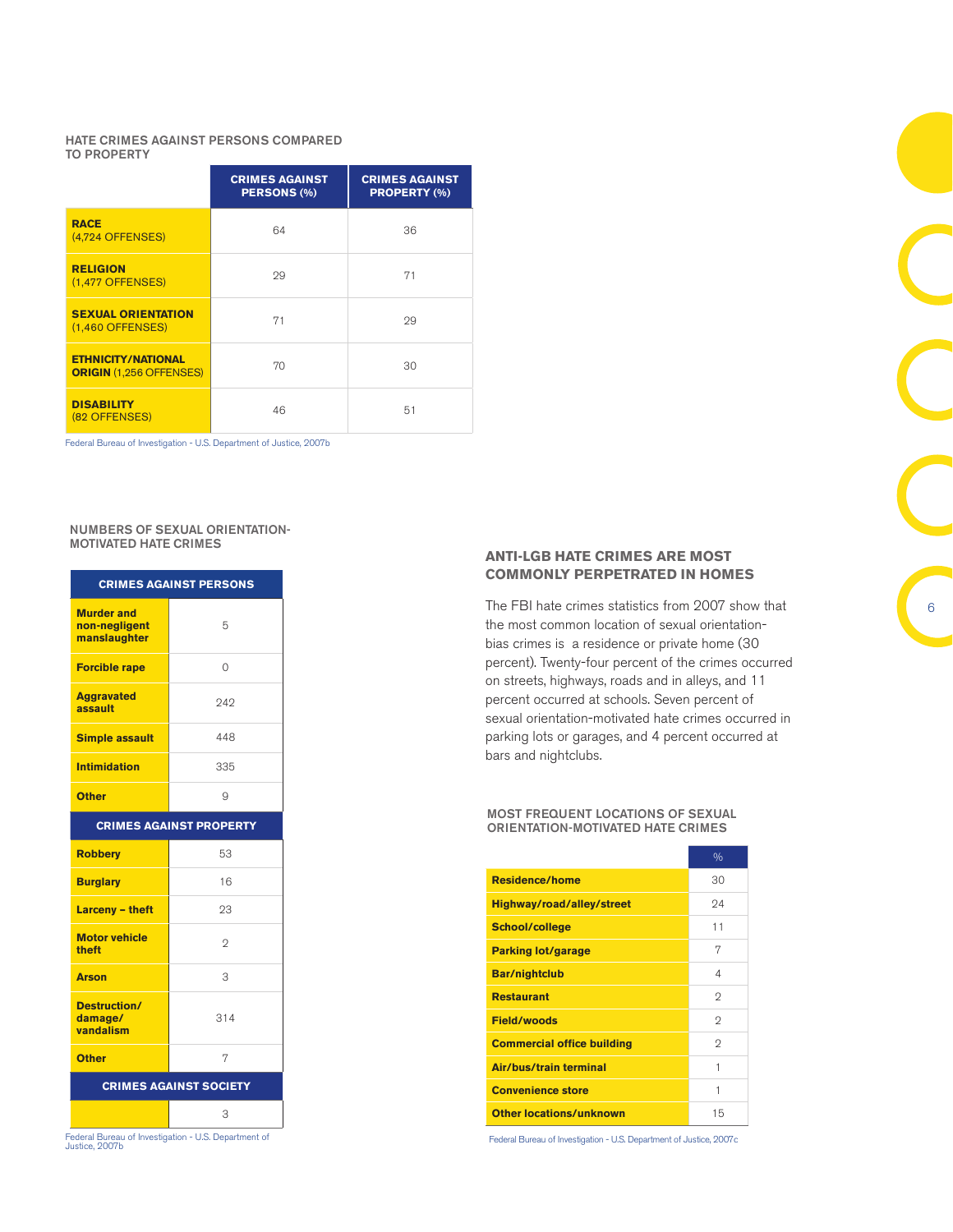#### **More than half of LGBT people are concerned about being the victim of a hate crime**

Fifty-four percent of LGBT people say they are concerned about being the victim of a hate crime (Harris Interactive 2006). Of those polled, 20 percent of gay men and 27 percent of lesbians are "extremely concerned." This fear contrasts strongly with the feelings of most Americans. Less than one in 10 out of the general population (6 percent in 2007 and 7 percent in 2006) frequently worries about hate violence; just more than half (55 percent in 2007 and 52 percent in 2006) never worry about becoming the victim of a hate crime (Gallup 2007 and 2006).

#### **LGB youth report dramatically more sexual abuse than their heterosexual peers**

Sexual and physical abuse can occur at any time in one's life, but "peak prevalence of maltreatment in the United States appears to be during adolescence" (Saewyc et al.  $2006$ ,  $\sqrt{208}$ . A study of five population-based health surveys of high school students found that the prevalence of sexual abuse or forced intercourse for girls identifying as bisexual ranged from 24 to 40 percent, as lesbian ranged from 18 to 43 percent, and as heterosexual ranged from 14 to 27 percent (Saewyc et al. 2006, 204). The prevalence ranged from 15 to 31 percent for bisexual boys, ranged from 17 and 31 percent for gay boys, and ranged from 3 to 6 percent for heterosexual boys. (Saewyc et al. 2006, 204). The finding on bisexual sexual abuse is striking. "Bisexual boys were up to 10 times more likely and bisexual girls at least twice as likely to report sexual abuse as their heterosexual peers of the same age" (Saewyc et al. 2006, 204). Histories of sexual and physical traumas are highly predictive of adolescent risk behaviors, such as substance use, suicide attempt and high-risk sexual activities (Saewyc et al. 2006, 199).

### **Effective prevention of violence and enacted stigma targeting sexual minority teens will require further societal efforts to reduce the stigma of LGB orientation.**

Elizabeth M. Saewyc, Carol L. Skay, Sandra L. Pettingell, Elizabeth A. Reis, Linda Bearinger, Michael Resnick, Aileen Murphy and Leigh Combs, *Child Welfare*, 2006

#### **In one San Francisco study, 41 percent of transgender people attempting suicide were rape victims**

The pervasive, daily discrimination many transgender people experience leads to an increased risk of suicide for some (Clements-Nolle, Marx and Katz 2006º). A San Francisco study of more than 500 transgender people found that 41 percent of transgender people attempting suicide were victims of forced sex or rapevi (Clements-Nolle, Marx and Katz 2006, 59). The prevalence of suicide among male-to-female and female-to-male transgender persons is identical, and there is no significant correlation of sexual orientation<sup>vii</sup> with transgender suicide risk (Clements-Nolle, Marx and Katz 2006, 59).This finding means that real or perceived gender non-conformity, outside of sexual orientation, is associated with increased victimization based on gender or gender identity.

#### LGBT People's concerns about being a victim OF A HATE CRIME

*Thinking about various reasons for why one may not come out, how concerned would you be about being the victim of a hate crime?* 

| about boing the noting of a nate chine. | $\frac{0}{0}$ |
|-----------------------------------------|---------------|
| <b>Extremely concerned</b>              | 19            |
| <b>Very concerned</b>                   | 10            |
| <b>Concerned</b>                        | 25            |
| <b>Somewhat concerned</b>               | 18            |
| Not concerned at all                    | 29            |

From a national online survey of 324 LGBT adults conducted Sept. 7 to 14, 2006, by Harris Interactive in conjunction with Witeck-Combs Communications Inc.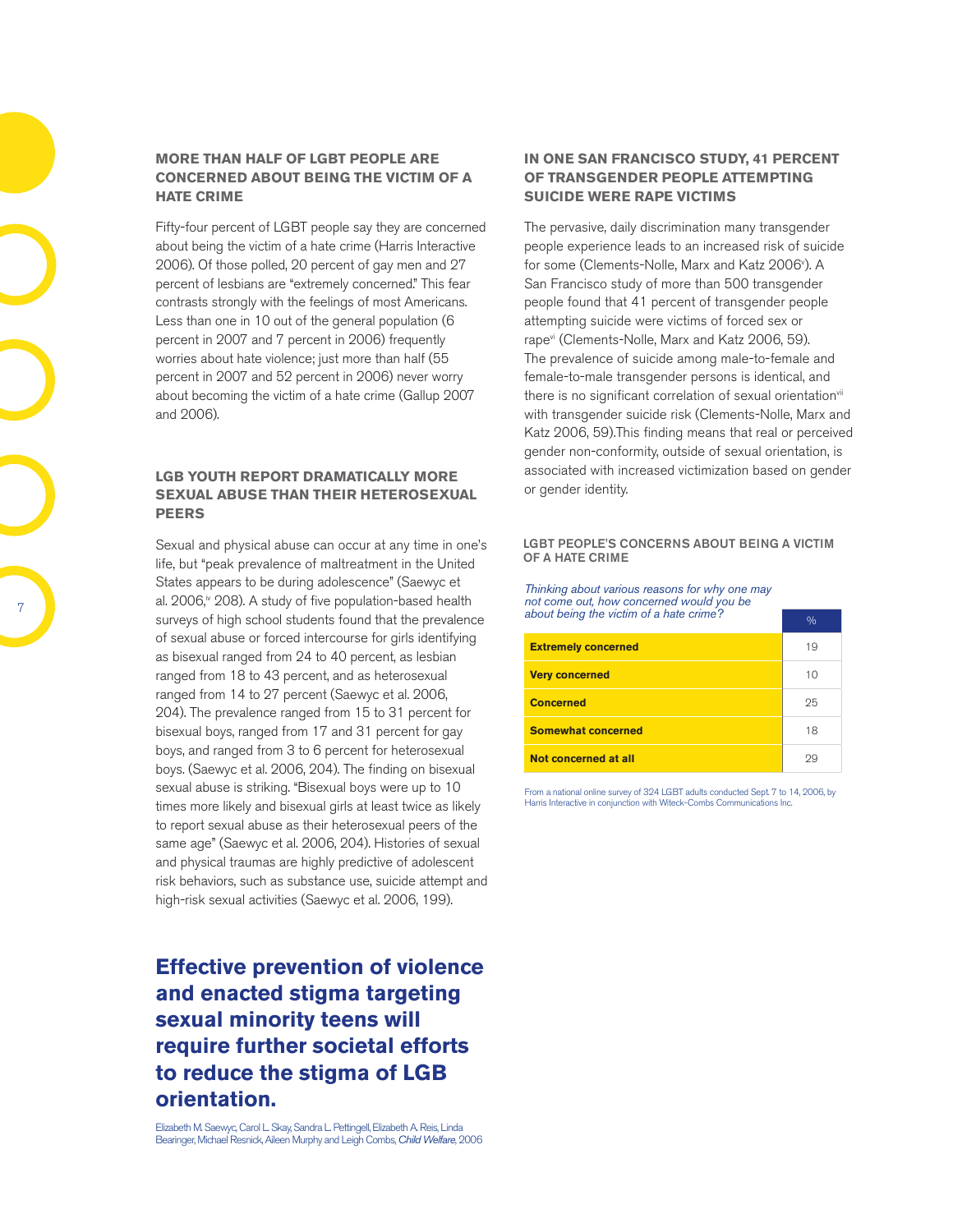### Predictors of Bias and Sexual Prejudice

Certain behaviors help to predict sexual prejudice and the attribution of blame toward lesbian and gay victims of hate crimes. It is important to understand that these characteristics do not necessarily make one a perpetrator of sexual orientation/gender identity-based hate crimes.

#### **When race is known, most perpetrators of LGB-biased hate crimes are white**

The identity or race of sexual orientation-based perpetrators was unknown for 31 percent of the attacks in 2007. When race was known, whites<sup>viii</sup> were the main perpetrators in 46 percent of all attacks. Whites perpetrated hate crimes against gay males 47 percent of the time, against perceived homosexuals 47 percent of the time, against lesbians 39 percent of the time, against heterosexuals 33 percent of the time, and against bisexuals 26 percent of the time. African Americans were the next highest racial group perpetrating sexual orientation-motivated hate crimes at 18 percent.

| <b>CRIME OFFENDERS BY RACE</b>        | $\frac{0}{0}$ |
|---------------------------------------|---------------|
| <b>White</b>                          | 46            |
| <b>Black</b>                          | 18            |
| <b>American Indian/Alaskan Native</b> |               |
| <b>Asian/Pacific Islander</b>         | 1             |
| <b>Multiple races, group</b>          | 4             |
| <b>Unknown race</b>                   | 6             |
| <b>Unknown offender</b>               | 25            |

Federal Bureau of Investigation - U.S. Department of Justice, 2007d

SEXUAL ORIENTATION-MOTIVATED HATE

#### **Religious personality dimensions correlate with negative attitudes toward lesbians and gays**

Strong religious fundamentalism<sup>ix</sup> correlates with negative implicit<sup>x</sup> evaluations of lesbians and gays (Rowatt et al. 2006,<sup>xi</sup> 403). Being orthodox Christian<sup>xii</sup>

and scoring high on a right-wing authoritarianism<sup>xiii</sup> scale also has a relationship to explicit negative attitudes toward homosexuals (Rowatt et al. 2006, 403). The three factors of religious fundamentalism, orthodox Christianity and right-wing authoritarism also intercorrelatexiv with each other (Rowatt et al. 2006, 403).

### **Religious fundamentalism is the strongest predictor of negative implicit evaluations of homosexual relative to heterosexual individuals.**

Wade C. Rowatt, Jo-Ann Tsang, Jessica Kelly, Brooke LaMartina, Michelle McCullers and April McKinley, *Journal for the Scientific Study of Religion*, 2006

#### **Sexually prejudiced men respond with anger to their anxiety and fear over gay men**

A study of 159 heterosexual men exposed to male-male erotic videos found a significant relationship between sexual prejudice and an anger-related cognitive network (Parrott, Zeichner and Hoover  $2006$ , $N$  14). The specific negative feelings these men experienced had more to do with anxiety and fear than anger or sadness (Parrott, Zeichner and Hoover 2006, 13).

#### **Negative attitudes toward lesbians and gays predict victim-blaming behavior**

A study of 320 adults found that lesbian and gay victims were blamed for being attacked at a higher rate than heterosexuals (Lyons 2006<sup>xvi</sup> 50). This blaming behavior is dependent on an observer's attitudes toward homosexuals as a group (Lyons 2006, 50). It was also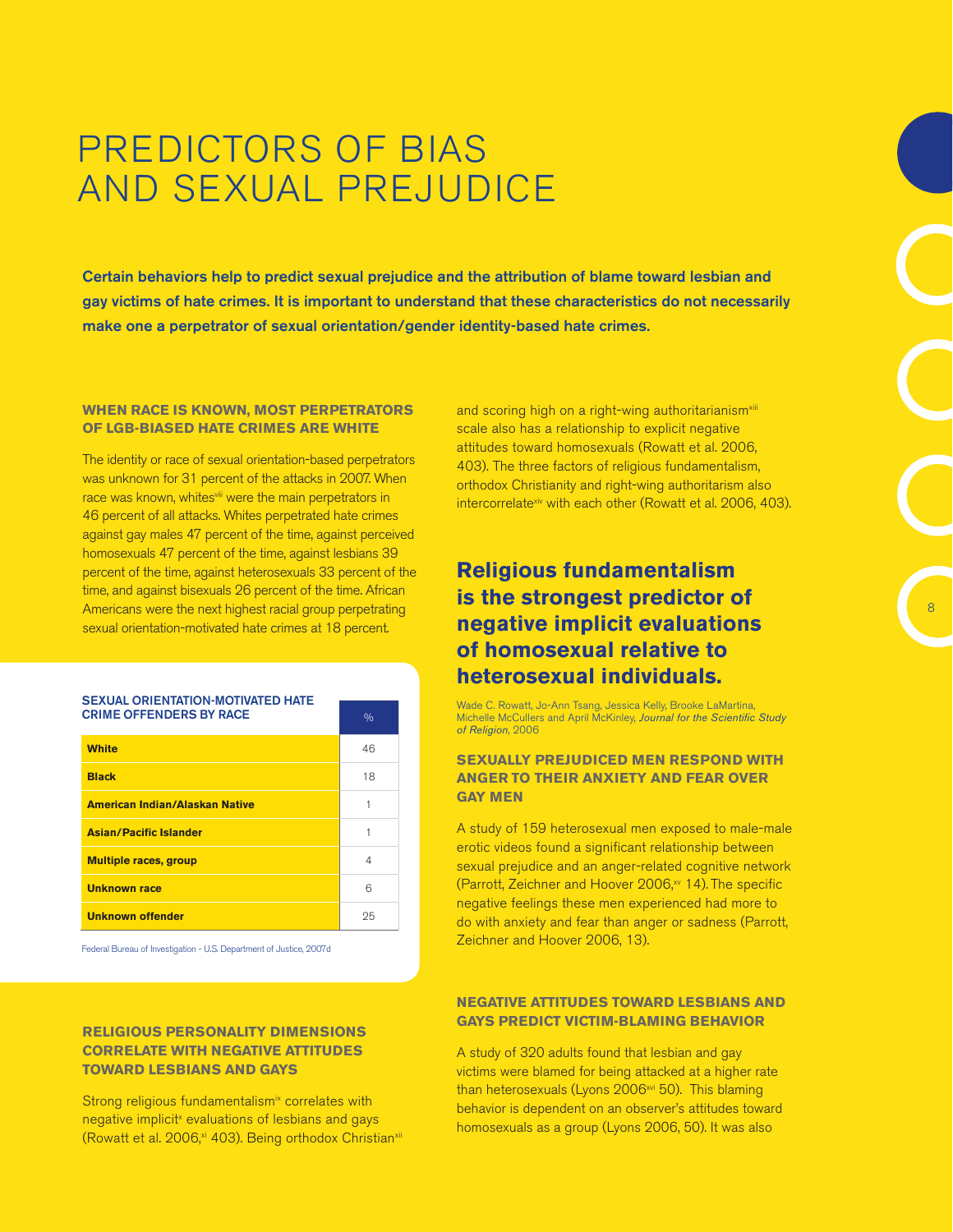found that the use of verbal slurs during LGB-biased attacks may only increase sympathy for lesbian victims if those observing the crime hold more positive attitudes toward women (Lyons 2006, 51). Gay men and those being attacked on the basis of race elicited no additional sympathy from observers when such negative epithets were used (Lyons 2006, 49). "This result seems plausible because attitudes toward lesbians and gay men are related consistently and strongly to attitudes about women" (Lyons 2006, 51).

#### **Offenders are blamed less when lesbians and gays respond to being attacked**

The study also found that when lesbians and gays made eye contact or verbally responded to their attackers with a question or an obscenity, the victims were blamed more often for their attack than their heterosexual counterparts (Lyons 2006, 52-54). "Blame is attenuated when the offender interacts socially with gay or lesbian victims before an altercation; this finding suggests that the behavior of gay and lesbian victims may be perceived as more provocative" (Lyons 2006, 55).

#### **Observers blame lesbian and gay hate crime victims for public displays of affection**

It was also found that observers blamed lesbian, gay and bisexual victims more when attacks occurred just after publicly displaying affection for their partner (handholding, kissing hello or goodbye), with no difference for the race or sex of the victim (Lyons 2006, 50). This effect does not generally hold for heterosexual victims as "public display of affection is counternormative and blameworthy only for homosexual victims," except in the case of Asian Americans, who blame all victims more when public displays of affection prompt the attack.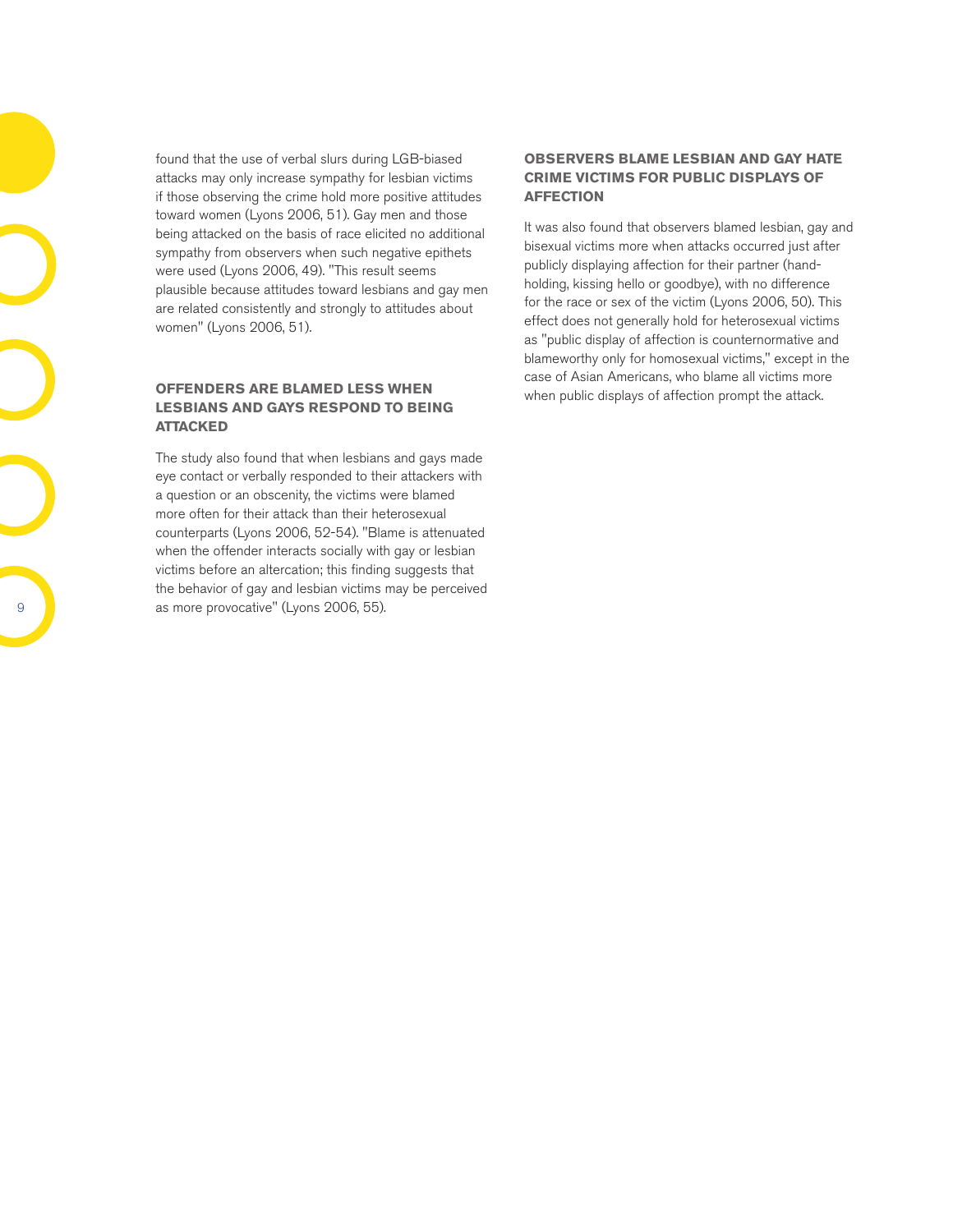### HATE CRIME RESPONDERS and Reporting

For many responding officers, confronting the facts of a case on the scene of a hate crime can be daunting because these crimes are often difficult to interpret. A study of eight comparative police departments found that reporting procedures may lack the necessary rigor to accurately characterize these (Cronin, McDevitt, Farrell and Nolan 2007). It was also found that most law enforcement officials did not receive adequate training to identify and report hate crimes.

#### **Responding officers often use archetype hate crimes to assess situations**

The study of eight police departments also found that a lack of training means that many officers use ideas of archetype bias crimes, such as Matthew Shepard's brutal murder, to characterize an incident as a hate crime or not (Cronin, McDevitt, Farrell and Nolan 2007, 224). "Consequently, crimes that are less obvious and less dramatic might not be initially classified as bias by responding officers" (Cronin, McDevitt, Farrell and Nolan 2007, 224).

### **Patrol officers were left to make judgments about events with possibly ambiguous motivation, with minimal available information, and without much experience, owing to their infrequent contact with these crimes.**

Shea W. Cronin, Jack McDevitt, Amy Farrell and James J. Nolan III, *American Behavioral Scientist*, 2007

#### **In a study of 188 criminal justice programs, only 21 percent offered hate crimes courses**

College-level programming for criminal justice courses comes from three departmental classifications: criminal justice-only departments, combined criminal justice departments (sharing courses with other social sciences, like sociology), and noncriminal justice departments (such as women's studies and race/ethnic studies with coursework on the criminal justice system) (Cannon and Dirks-Linhorst 2006<sup>xvii</sup>, 270). In a study of 188 programs, only 21 percent of criminal justice-only programs offered hate crimes courses, followed by 14 percent for combined courses and 7 percent for other departments (Cannon and Dirks-Linhorst 2006, 271).

#### **No surveyed programs offered sexual orientation and criminal justice courses**

None of the criminal justice programs in the study offered courses specifically focused on sexual orientation and the criminal justice system (Cannon and Dirks-Linhorst 2006, 270). One reporting university had a course titled "Sex and the Law," which was cross-listed between criminal justice and women's studies, but sexual orientation was just one small component of that course (Cannon and Dirks-Linhorst 2006, 270). More than 75 percent of the coursework had no mention at all of sexual orientation (Cannon and Dirks-Linhorst 2006, 272). Only 9 percent of such programs formally incorporated gay and lesbian content into both required and elective coursework (Cannon and Dirks-Linhorst 2006, 273).

Even though no university offered focused courses on sexual orientation and the criminal justice system/hate crimes, the subject was included in certain coursework on "issues of minorities or crimes specifically targeting victims based on their status" (Cannon and Dirks-Linhorst 2006, 272). Sixtynine percent of specific hate crimes courses offered sexual orientation-related coursework, followed by 52 percent of women's studies courses and 27 percent of race/ethnic studies courses (Cannon and Dirks-Linhorst 2006, 272).

**Criminal justice as a discipline has not fully integrated discussions of gay and lesbian issues into its curriculum when compared to the inclusion of race and gender, even when crimes based on sexual orientation have been increasingly reported across the United States.** 

Kevin D. Cannon and P. Ann Dirks-Linhorst, *Journal of Criminal Justice Education*, 2006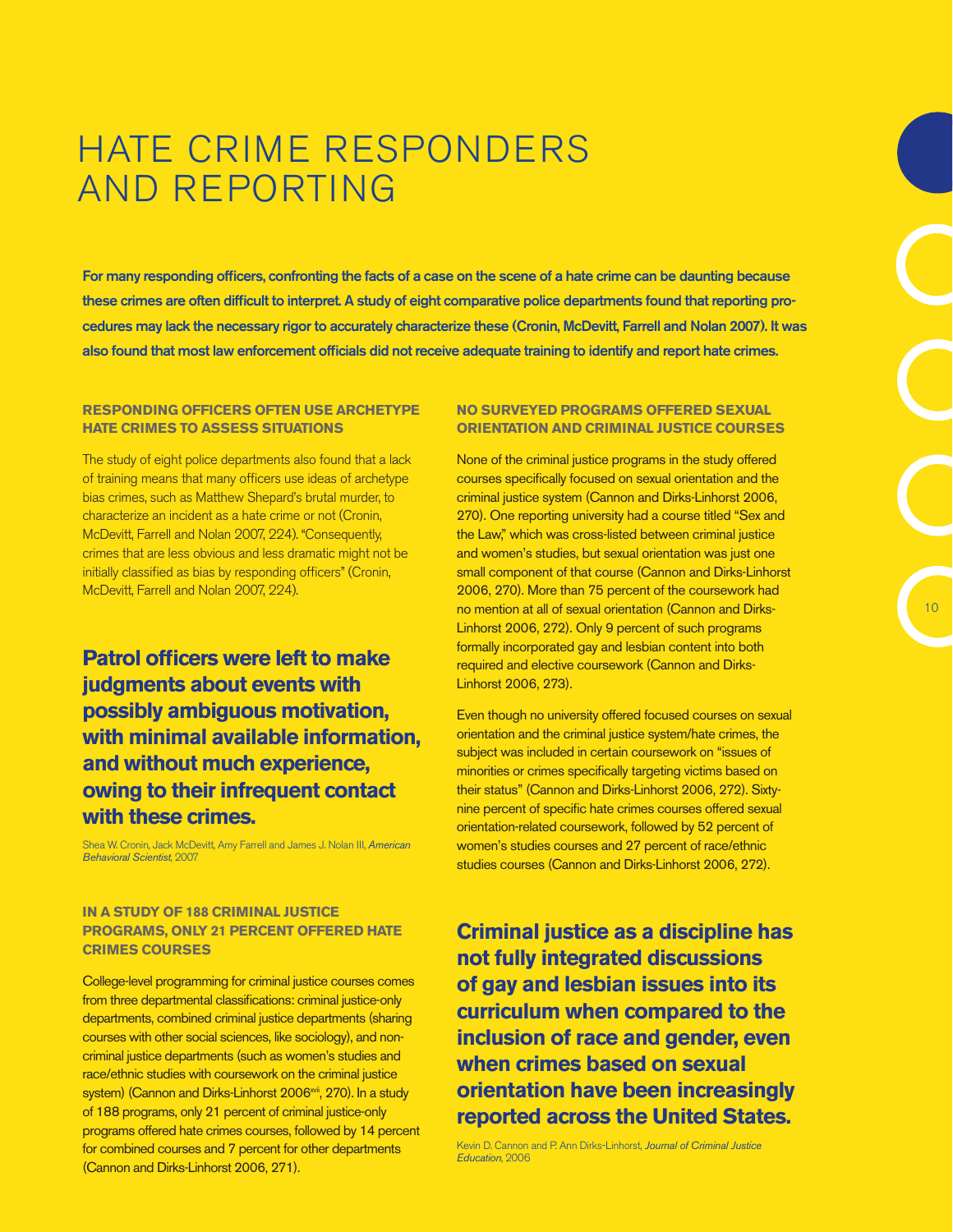### Bias Crime Reporting

Bias crime reporting responsibility usually falls to responding officers and victims. Anti-violence projects run by LGBT community members were an early response to police inaction regarding violence within those communities. The importance of these programs is that they provide victims with avenues outside of law enforcement for reporting hate crimes. The National Coalition of Anti-Violence Programs (NCAVP) is an LGBT-specific network of community-based organizations running such programs (*www.ncavp.org*). Anti-violence programs are especially important for helping transgender persons accurately report hate crimes and receive appropriate counseling, as the federal hate crime reporting system does not serve this community. Only 75 percent of agencies participating in the UCR also participate in the FBI's national bias crime data collection program (Cronin, McDevitt, Farrell and Nolan 2007, 215).

#### **Sexual orientation hate crime victims may be reticent to report attacks to the police**

Though lesbians and gays worry about being attacked for their sexual orientation, Dunbar found that they are reticent to report these attacks to police. In comparing hate crime statistics reported by the various Los Angelesbased law enforcement agencies with the statistics from an L.A.-based LGBT anti-violence program, only 72 percent of sexual orientation-motivated hate crimes were reported to the county-level Human Relations Commission by police agencies (Dunbar 2006, 331). Overall, that study found only 66 percent of lesbians, compared with 74 percent of victimized gay men, report such incidents to law enforcement (Dunbar 2006, 331). Together, this means that 28 percent of hate crimes were not reported to police agencies, and that gender strongly predicts police mistrust and reporting behavior for LGBT hate crimes.

#### **Race and sexual orientation combine to increase risk of attack and decrease potential reporting**

With some hate crimes, multiple outgroup identities, such as a person's race, interact to make certain people more likely to be attacked and less likely to report the crime (Dunbar 2006). Dunbar's Los Angeles-based

study found lesbians of color are more frequently the victims of violent crime against the person (2006, 331). Lesbians of color report bias crimes at the lowest rate (52 percent), while 66 percent of gay men of color report these crimes, followed by 71 percent of white lesbians and 81 percent of gay white men. Dunbar found that almost 60 percent of attacks on gay men were perpetrated by someone of a different race (2006, 329).

### **The current findings would suggest that hate crime reportage declines when the offense is particularly violent.**

Edward Dunbar, *Violence and Victims*, 2006

**It is conceivable that multiple outgroup persons may be particularly reluctant to turn to law enforcement agencies in the wake of victimization due to sexual orientation.**

Edward Dunbar, *Violence and Victims*, 2006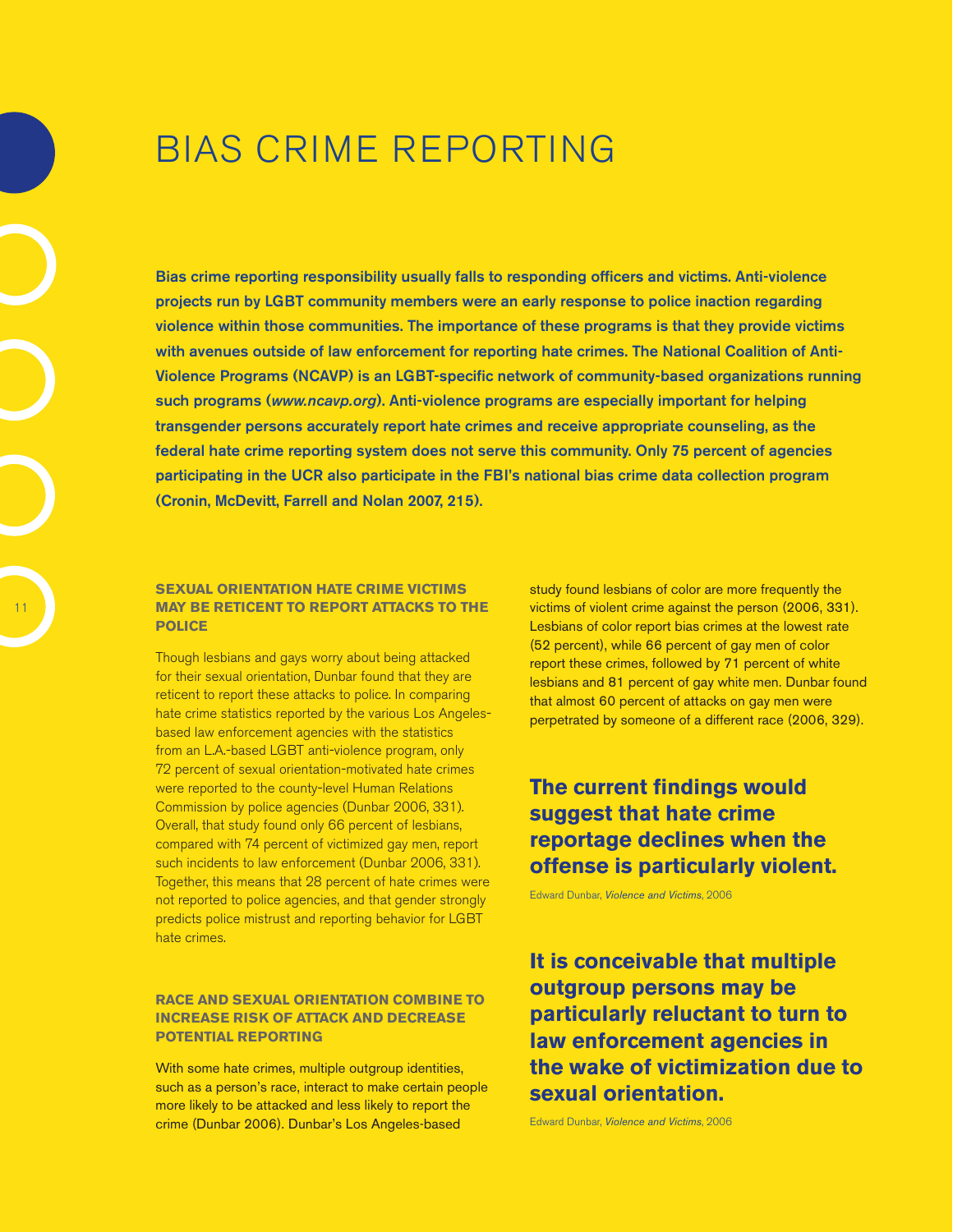### Best Practices for Hate Crime Reporting

Identifying hate crimes is difficult. Combined with the under-education and possible bias of law enforcement officials on the topic, sexual orientation-motivated hate crimes are punctuated with high levels of violence and often have sexual components. Victims who are attacked because of multiple prejudices may not want to report the true nature of the attack to police officers. "The issue of interviewing, debriefing and assisting victims of sexual orientation-motivated hate crimes is critical if law enforcement is to be seen as a credible ally in addressing intergroup violence" (Dunbar 2006, 333).

#### **A Two-Step Decision Process**

To overcome these barriers to reporting, a two-step decision process is suggested as the best practice for law enforcement agencies reporting hates crimes.

#### **This reporting process is summarized below (Cronin, McDevitt, Farrell and Nolan 2007, 222, 228-229):**

1. A patrol officer applies a broad, inclusive definition of a bias crime and identifies even suspected bias-motivated crimes.

*Implementation recommendation: Add a bias crime checklist to the standard operating procedures for crime reporting, which identifies common characteristics of hate crimes.*

2. A highly trained, experienced, expert investigator in bias-crime identification reviews the incident for accurate classification as a hate crime or not.

*Implementation recommendation: Conduct a follow-up investigation for every crime. "The unit supervisor requires all detectives to formally document (in internal memos) every investigation action, such as interviews and witness canvasses, and to explain the reasons why they classified the incident as being bias-motivated, unfounded or non-bias-motivated" (Cronin, McDevitt, Farrell and Nolan 2007, 229).* 

#### **This process will work best when integrated into the standard operating protocol of a police department, for example (Cronin, McDevitt, Farrell and Nolan 2007, 228-229):**

- 1. Patrol officer responds to a crime
- 2. Completes an incident report and bias crime checklist
- 3. Submits the report to a supervisor (sergeant or lieutenant)
- 4. Supervisor forwards report to a bias-crime-designated detective for review
- 5. Bias-crime detective finds the incident to be biasmotivated, unfounded or non-bias-motivated
- 6. Supervisor reviews the report for completeness and accuracy
- 7. Report is sent to the central records unit for computer entry and a second accuracy check
- 8. Crime analysis personnel aggregate the crime data for reporting to a state agency or to the FBI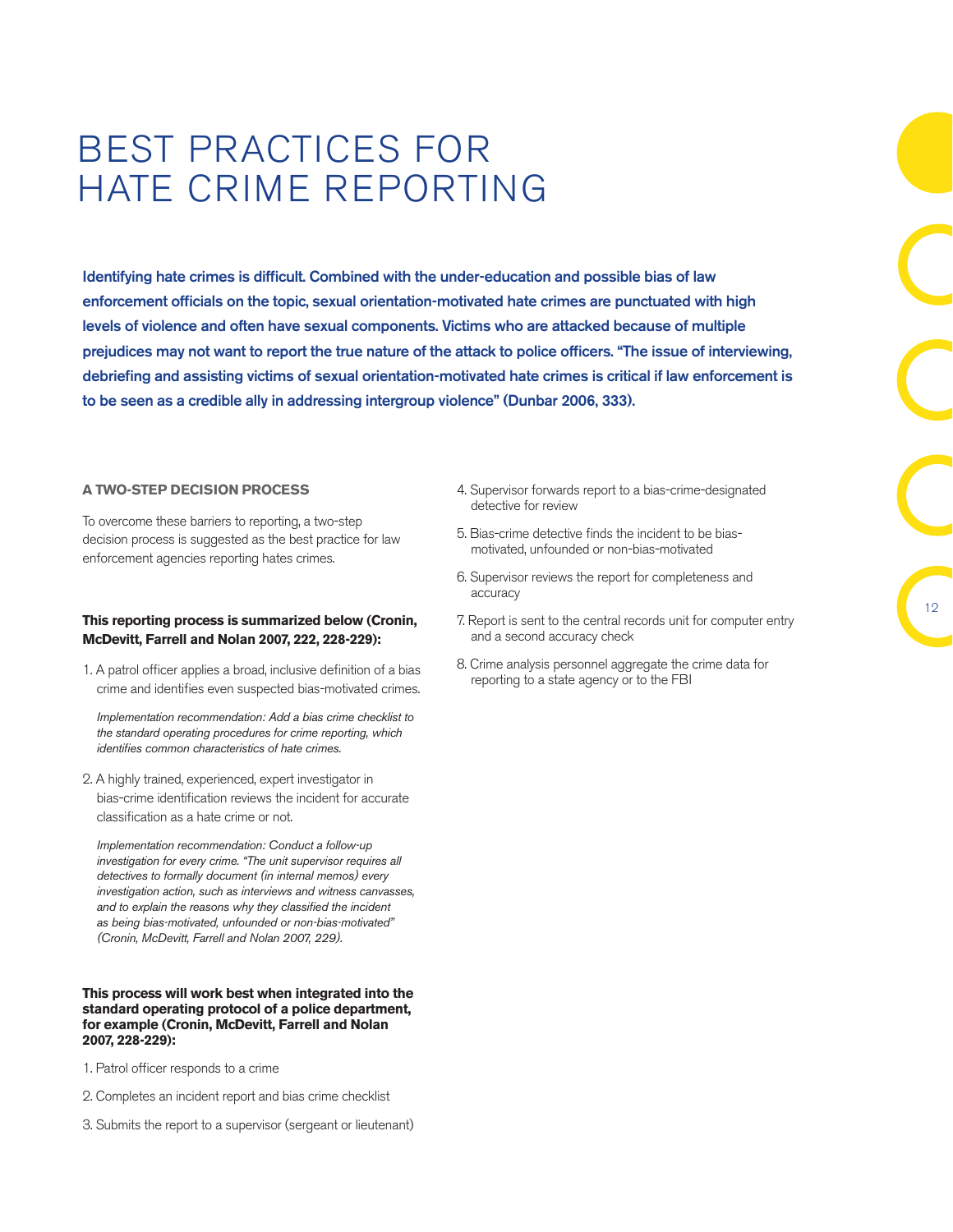### Future Research and Advocacy Efforts

Community-based anti-violence organizations are an extremely valuable resource for reporting sexual orientation-motivated hate crimes (Dunbar 2006, 333). Program evaluations of these efforts should document best practices for the systematic implementation of antiviolence projects in LGBT community centers around the United States. Such programs should provide greater accommodations for transgender persons, persons of color, "individuals for whom English is a second language and women in particular" because of the greater likelihood that these groups may be subject to incidents of hate crime violence (Dunbar 2006, 336).

Additionally, the interaction between race- and sexual orientation-motivated hate crimes in "multiplebias incidents" deserves more attention. Neither this interaction nor the multiple other motivational permutations (such as sexual orientation and race/ ethnicity, religion, disability, etc.) is accurately captured in federal hate crime statistics or studied in the recent academic literature.

Law enforcement officials should implement staff diversity training to increase awareness of LGBT issues (Dunbar 2006, 333). Additionally, precincts with visible LGBT populations should be externally monitored to ensure that this population is well served by its police force, and those officers who "taunt, harass and harm" LGBT persons should be removed from service (Dunbar 2006, 333).

Improving criminal justice coursework on LGBT issues is vital, as graduates frequently move into law enforcement careers and interact with LGBT individuals. Future program evaluation research should examine attitudinal shifts in criminal justice majors after taking sexual orientation-related course content (Cannon and Dirks-Linhorst 2006). Sensitivity to sexual orientation issues would improve the recognition of hate crimes and the ability to respond appropriately to same-gender domestic violence situations (Cannon and Dirks-Linhorst 2006, 275). The incorporation of transgender information into course content and sensitivity training for criminal justice students, law enforcement officers and anti-violence staff is necessary.

More research is needed to surmise why lesbian and gay hate crimes issues are more frequently incorporated into

women's studies courses than into race/ethnic studies courses (Cannon and Dirks-Linhorst 2006), especially in light of the finding that the most persecuted victims of sexual orientation-motivated hate crimes are lesbians of color followed by gay men of color (Dunbar 2006).

Saewyc and colleagues reported on youth experiences of sexual and physical abuse based on sexual orientation (Saewyc et al. 2006, 200). While the Saewyc article is not explicitly about hate crimes, we believe the data raise two important points for researchers and policymakers. First, many abused young people might also be victims of hate crimes via such abuse, especially when being raped or attacked because of their sexual orientation or gender identity. Therefore, future research should explore the similarities between bias crime classification and sexual and/or physical abuse among LGBT youth. Second, hate crime reporting is not stratified along age lines, yet many hate crimes occur on school properties. This raises two potentially fruitful areas for policy intervention. First, policymakers should establish consistent public school reporting standards and protocols for hate crimes in a way that may be similar to the protocol for law enforcement agencies discussed above. Second, public schools should consider holding educator trainings to address hate crime identification and proper reporting protocols for sexual orientation/gender identity bias crimes.

Basic population-level data on hate crimes perpetrated against transgender people are missing, yet this portion of the community is said to be attacked at higher rates and more violently than others (Clements-Nolle, Marx and Katz 2006). This lack of information under-defines the problem and may create a vicious cycle contributing to apathetic efforts for the monitoring, prevention and data collection on hate crimes for the transgender community.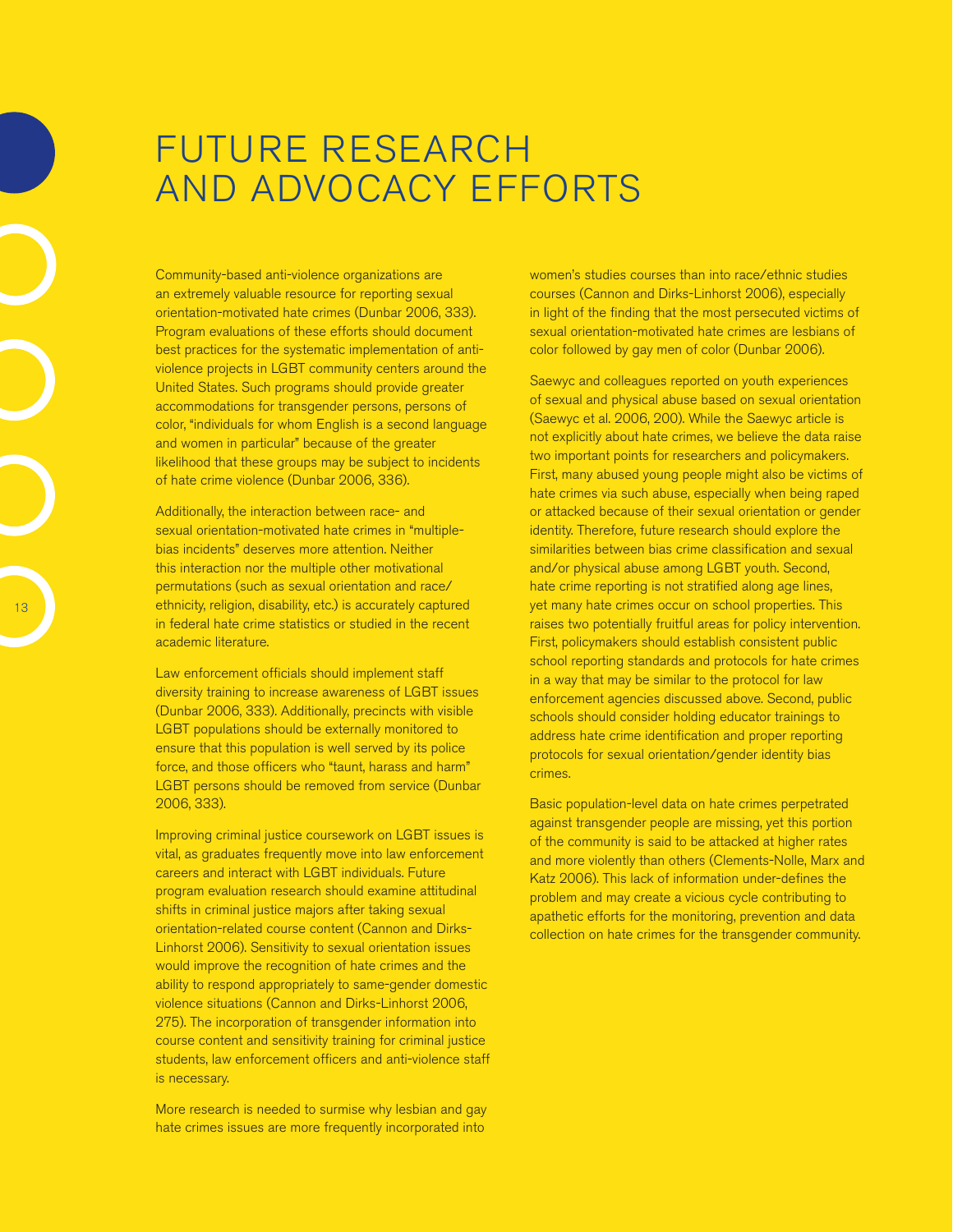### Conclusion

The first step in providing adequate protection against sexual orientation or gender identity hate crimes is the swift passage of the Matthew Shepard Local Law Enforcement Hate Crimes Prevention Act. All told, hate crimes touch many lives and institutions beyond law enforcement agencies and courts. Youth may seek help in schools, the child welfare system and mental health system (Saewyc et al. 2006). Both adults and youth may seek help for bias-motivated attacks in emergency rooms, domestic violence and homeless shelters, and community organizations. Therefore, professionals should be trained to recognize when these incidents may be bias-motivated to understand the appropriate steps for reporting them and to treat victims with the same standard of care and respect given to all people who have experienced a violent crime (Saewyc et al. 2006).

Though most people feel sympathetic toward hate crime victims, lesbians and gays are blamed for their attacks at higher rates. When a person survives a particularly severe hate crime, the incident may go on to impede their well-being, leading to higher attempts at suicide, drug or alcohol abuse and sexual risk-taking behaviors, including possible exposure to HIV/AIDS (Cannon and Dirks-Linhorst 2006; Dunbar 2006; Saewyc et al. 2006). These negative outcomes affect everyone in our society, underscoring our urgent need for education and sensitivity around sexual orientation- and gender identitybased hate crimes. Improving our legislative, prosecutorial, training and reporting efforts will send a strong message that our society will not tolerate such attacks and will unequivocally support their victims, no matter their sexual orientation and/or gender identity and expression.

14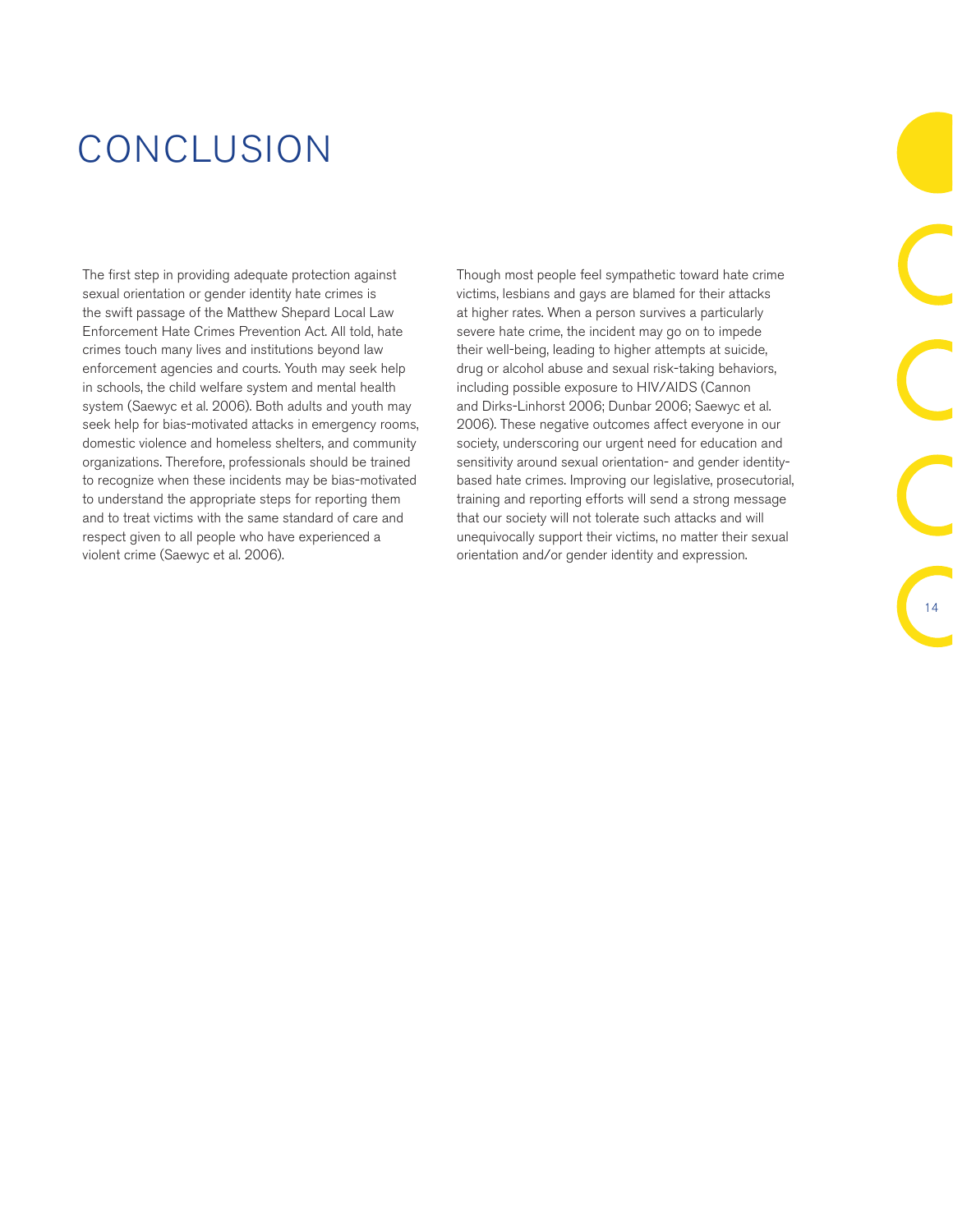# Bibliography

Cannon, Kevin D. and P. Ann Dirks-Linhorst. "How Will They Understand If We Don't Teach Them? The Status of Criminal Justice Education on Gay and Lesbian Issues." *Journal of Criminal Justice Education*, 17, no. 2 (2006): 262–278, 397.

Clements-Nolle, Kristen, Rami Marx and Mitchell Katz. "Attempted Suicide Among Transgender Persons: The Influence of Gender-based Discrimination and Victimization." *Journal of Homosexuality*, 51, no. 3 (2006): 53–69.

Cronin, Shea W., Jack McDevitt, Amy Farrell and James J. Nolan III. "Bias-Crime Reporting: Organizational Responses to Ambiguity, Uncertainty, and Infrequency in Eight Police Departments." *The American Behavioral Scientist*, 51, no. 2 (2007): 213–225, 227-231.

Dunbar, Edward. "Race, Gender, and Sexual Orientation in Hate Crime Victimization: Identity Politics or Identity Risk?" *Violence and Victims*, 21, no. 3 (2006): 323–337.

Federal Bureau of Investigation, U.S. Department of Justice. "Table 1, Incidents, Offenses, Victims, and Known Offenders by Bias Motivation, 2007." Hate Crime Statistics, 2007a (released October 2008). *www.fbi.gov/ucr/ hc2007/table\_01.htm* (accessed Jan. 9, 2009).

Federal Bureau of Investigation, U.S. Department of Justice. "Table 4, Offenses, Offense Type by Bias Motivation, 2007." Hate Crime Statistics, 2007b (released October 2008). *www.fbi.gov/ucr/hc2007/table\_04.htm* (accessed Jan. 9, 2009).

Federal Bureau of Investigation, U.S. Department of Justice. "Table 10, Incidents and Offenses, Incidents Bias Motivation by Location, 2007" Hate Crime Statistics, 2007c (released October 2008). *www.fbi.gov/ucr/ hc2007/table\_10.htm* (accessed Jan. 11, 2009).

Federal Bureau of Investigation, U.S. Department of Justice. "Table 5, Offenses, Known Offender's Race by Bias Motivation, 2007." Hate Crime Statistics, 2007d (released October 2008). *www.fbi.gov/ucr/hc2007/ table\_05.htm* (accessed Jan. 11, 2009).

Gallup Organization. Oct. 4–7, 2007. *www.gallup.com/poll/1603/crime. aspx* (accessed Sept. 21, 2008).

Gallup Organization. May 10–13, 2007. *www.gallup.com/poll/27613/ Public-Favors-Expansion-Hate-Crime-Law-Include-Sexual-Orientation. aspx* (accessed Sept. 21, 2008).

Gallup Organization. Oct. 9–12, 2006. *www.gallup.com/poll/25081/ Americans-Crime-Worries.aspx* (accessed Sept. 21, 2008).

Harris Interactive. Sept. 7–14, 2006. *www.harrisinteractive.com/news/ allnewsbydate.asp?NewsID=1099* (accessed Sept. 21, 2008).

Lyons, Christopher J. "Stigma or Sympathy? Attributions of Fault to Hate Crime Victims and Offenders." *Social Psychology Quarterly*, 69, no. 1 (2006): 39–59.

GovTrack.us. S. 1105—110th Congress: Matthew Shepard Local Law Enforcement Hate Crimes Prevention Act of 2007, *GovTrack.us* (database of federal legislation). *www.govtrack.us/congress/bill.xpd?bill=s110- 1105&tab=summary* (accessed Sept. 28, 2008).

Parrott, Dominic, Amos Zeichner and Rickamer Hoover. "Sexual prejudice and anger network activation: mediating role of negative affect." *Aggressive Behavior*, 32, no. 1 (2006): 7–16.

Rowatt, Wade C., Jo-Ann Tsang, Jessica Kelly, Brooke Lamartina, Michelle McCullers and April McKinley. "Associations Between Religious Personality Dimensions and Implicit Homosexual Prejudice." *Journal for the Scientific Study of Religion*, 45, no. 3 (2006): 397–406.

Saewyc, Elizabeth M., Carol L. Skay, Sandra L. Pettingell, Elizabeth A. Reis, Linda Bearinger, Michael Resnick, Aileen Murphy and Leigh Combs. "Hazards of Stigma: The Sexual and Physical Abuse of Gay, Lesbian, and Bisexual Adolescents in the United States and Canada." *Child Welfare*, 85, no. 2 (2006): 195–213.

U.S. Census Bureau, Census 2000 Redistricting Data (P.L. 94-171) Summary File for states, Tables PL1, PL2, PL3, and PL4 (released April 2, 2001). *www.census.gov/population/www/cen2000/briefs/phc-t1/tables/ tab01.pdf* (accessed May 11, 2009).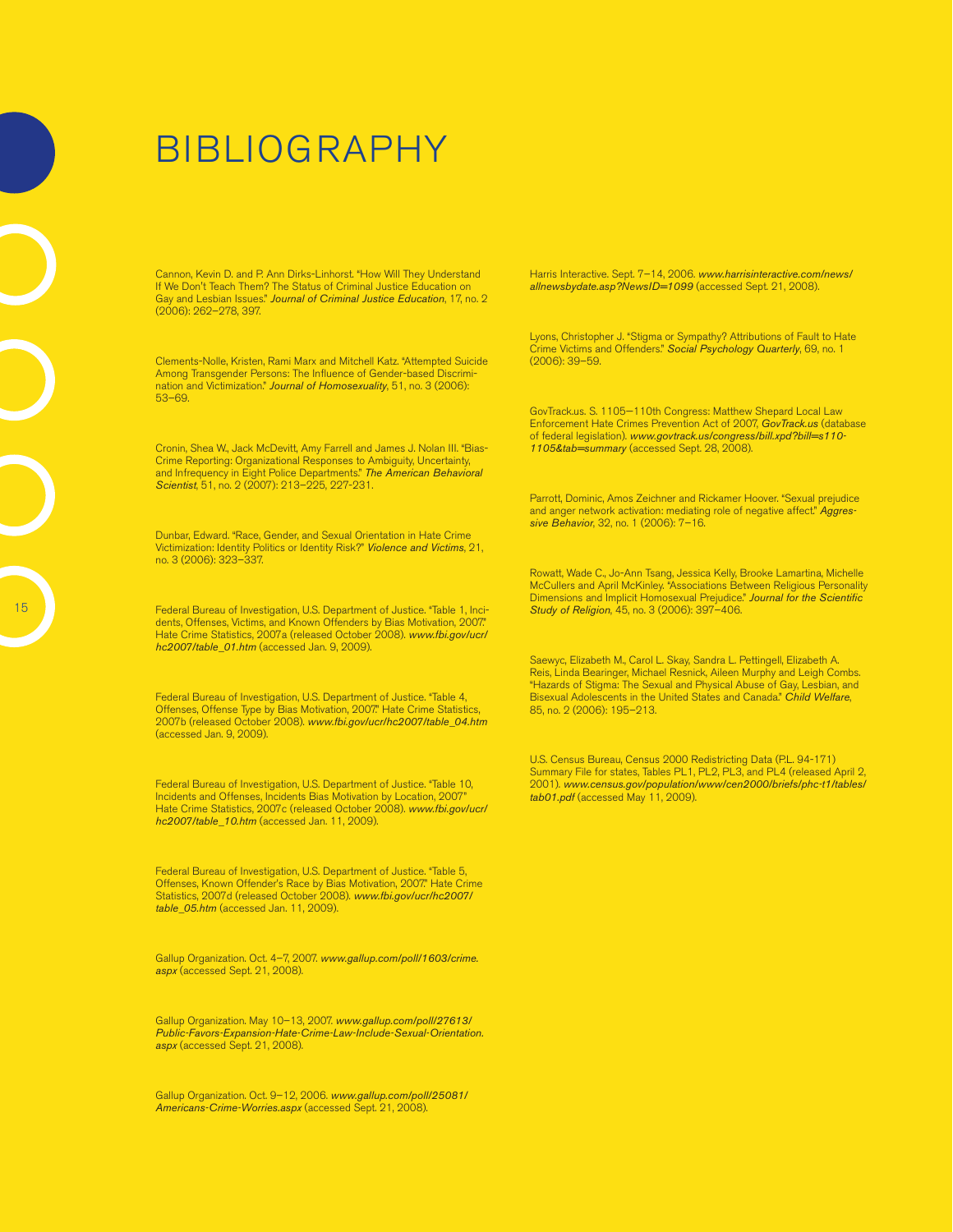### END Notes

i Study Description and Limitations – Cronin, Shea W., Jack McDevitt, Amy Farrell, and James J Nolan III. "Bias-Crime Reporting: Organizational Responses to Ambiguity, Uncertainty, and Infrequency in Eight Police Departments." *The American Behavioral Scientist*, 51, no. 2 (2007): 213-225, 227-231:

This study examined the different reporting methods law enforcement agencies use when investigating bias crimes. The aim was to improve the completeness and accuracy of bias-crime statistics by proposing a best practice for hate crime investigations and reporting protocols (detailed above). The article used eight comparative police department case studies. These were stratified along: city population size, whether the department used the UCR or National Incident-Based Reporting System, participation in a prior national survey conducted by Cronin et al., and agency involvement in state-regional reporting (Cronin et al. 2006, 219). The research design created a comprehensive view of the advantages and disadvantages of different methods of bias-crime reporting. Interviews and focus groups were conducted with personnel at all levels of the police departments. "The research team reviewed official department documentation on reporting protocols, standard operating procedures, and training material around general crime reporting and bias-crime reporting and response" (Cronin et al. 2006, 219-220). The limitations of this study are that these reporting methods were from large to medium sized cities, so non-comparative jurisdictions with smaller or rural populations may benefit from different techniques.

"In this quote, "M" stands for the mean of the contrast after running a Scheffé F test for a post hoc comparison. The Scheffé was run after the initial 2x3 ANOVA (violent and nonviolent crime severity by racial/ethnic, religious and sexual orientation crime classification) was found to be significant. Results yielded a "significant main effect for the Cormier-Lang Category 1 scores for violent crime F (2, 1528)=71.26, p<001" (Dunbar 2006, 329). The Scheffé test was used to understand how these means compare to each other in terms of crime severity (see Table 2. ANOVA Results of Cormier-Lang Crime Severity Estimates by Victim Group; Dunbar 2006, 330).

iiStudy Description and Limitations - Dunbar, Edward. "Race, Gender, and Sexual Orientation in Hate Crime Victimization: Identity Politics or Identity Risk?" Violence and Victims, 21, no. 3 (2006): 323-337:

This study aimed to distinguish a sexual orientation hate crime from other hate crimes and attempted to determine how a victim's gender and race/ ethnicity might influence reporting to law enforcement agencies (Dunbar 2006, 323). Data included 1,538 hate crime reports to the Los Angeles County Human Relations Commission from 1994-1995. "For an offense to be classified as a hate crime, one of two pathways had to be initiated by the victim. Specifically, the victim needed to have reported the offense to a law enforcement officer, have the officer then note the incident as bias-related on the crime report, have the precinct hate crime's officer review and affirm the crime as bias-related, and then report the crime to the LA County Human Relations Commission … An alternative pathway for reports to be included in the hate crime database requires that the victim contact the Anti-Violence Project of the Los Angeles Gay and Lesbian Center (LAGLC) and participate in an individual interview and assessment with a staff member responsible for hate crime assistance"

(Dunbar 2006, 326). Analysis of the report documents examined the specific bias intent of the crime, offender characteristics and characteristics of the indexed crime severity (Dunbar 2006, 326). Each case was coded using Crime Scene Behavioral and Demographic Characteristics, a Victim Functional Impact rating methodology and a Severity of Index Crime using the Cormier-Lang Crime Index to assess the intensity of the hate crime (Dunbar 2006, 327). One-way AN OVA and logistic regression analyses were used to understand the data. Limitations to this study were that behavioral characteristics of crimes were aggregated and weighted, hence that the results cannot be used to discuss the behaviors of individuals. This study does provide helpful, descriptive hate crime patterns and information about the help-seeking behaviors of victims. An additional limitation is that L.A. is a large, ethnically diverse setting with some neighborhoods composed primarily of gay and lesbian persons, so generalizing these hate crime patterns to areas that are more demographically homogenous or lack strong gay and lesbian communities may be problematic (Dunbar 2006, 334-335).

ivStudy Description and Limitations - Elizabeth M. Saewyc, Carol L. Skay, Sandra L. Pettingell, Elizabeth A. Reis, Linda Bearinger, Michael Resnick, Aileen Murphy and Leigh Combs. "Hazards of Stigma: The Sexual and Physical Abuse of Gay, Lesbian, and Bisexual Adolescents in the United States and Canada." *Child Welfare*, 85, no. 2 (Mar/Apr2006): 195-213:

This study reported on experiences of sexual and physical abuse based on sexual orientation and gender identity from youth self-reports (Saewyc et al. 2006, 200). Importantly, the study compared the prevalence of sexual and physical abuse of bisexual youth as a separate group from lesbian, gay and heterosexual youth (Saewyc et al. 2006, 200). Data sources were seven population-based high school health surveys conducted in the U.S. and Canada (Saewyc et al. 2006, 201). This chapter only reports on findings from U.S. surveys. Analytic techniques used were "cross-tabulations with Pearson's chi square to examine the prevalence of abuse by orientation in each survey, and logistic regression to calculate age-adjusted odds ratios with 95 percent confidence intervals for risk of abuse for bisexual boys and girls compared to the other groups" (p<01 for all analyses, except comparisons between bisexuals and the gay/lesbian groups set at p<05; Saewyc et al. 2006, 203). The main hypothesis was that bisexual boys and girls would report greater odds of victimization than lesbian, gay or heterosexual youth. This hypothesis was borne out by the data, especially with bisexual boys being victimized at higher rates than others (Saewyc et al. 2006, 203-205). Limitations of this study were that this cross-sectional data could have been confounded by maturation effects (some youth may not yet have identified as LGB, and some may have ultimately changed their felt identities). Also, the use of multiple data sets means that instrumentation differences, especially on questions of sexual orientation and victimization, made perfect data parity impossible. These problems were mitigated by the replication of the overall finding of increased sexual and physical abuse of LGB youth among the seven data sets. Therefore, this study has strong external validity even with presence of the listed limitations.

v Study Description and Limitations – Clements-Nolle, Kristen, Rami Marx, and Mitchell Katz. "Attempted Suicide Among Transgender Persons: The Influence of Gender-based Discrimination and Victimization." *Journal of Homosexuality*, 51, no. 3(2006): 53-69: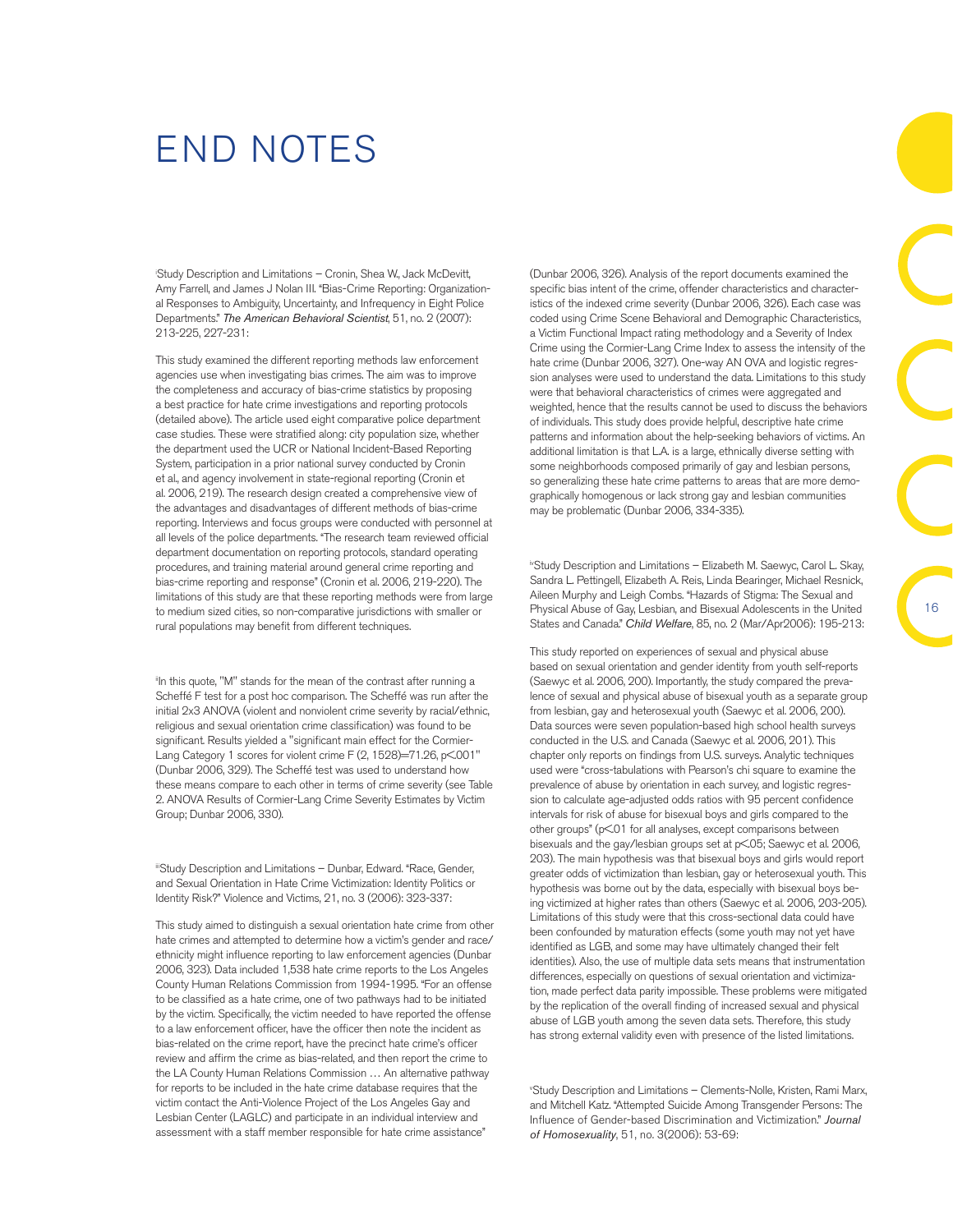This study examined the independent predictors of attempted suicide among transgender persons. A total of 515 transgender persons were interviewed (392 MTF and 123 FTM) from community-based organizations in San Francisco over a six-month period (Clements-Nolle, Marx and Katz 2006, 56). Several basic demographic characteristics were measured. Suicidality was measured by asking: "Have you ever tried to kill yourself?" Gender discrimination was measured by asking about four different factors: 1) if they were ever fired from a job, 2) experienced problems getting a job, 3) were denied or evicted from housing, and, 4) experienced problems getting health or medical services due to their gender identity or presentation. Verbal victimization was measured by asking if participants had ever been verbally harassed because of their gender identity or presentation. Physical gender victimization was measured by asking if they had ever been physically abused or beaten, or if they had ever been forced to have sex or been raped. To measure mental health and substance abuse history, two measures were used: Center for Epidemiology Studies Depression scale (CES-D) and the Rosenberg Self-Esteem Inventory (RSEI) (Clements-Nolle, Marx and Katz 2006, 57-58). Data were analyzed using chi-square and multivariate logistic regression models. The prevalence of attempted suicide among this group was 32 percent, and the main factors associated with this were that the transgender individual was white, less than 25 years of age and had been incarcerated. Attempted suicide was also significantly associated with depression, a low self-esteem score, a history of drug and alcohol treatment, gender discrimination, verbal gender victimization and physical gender victimization (Clements-Nolle, Marx and Katz 2006, 59-63). Though these risks comingle individual and societal factors, the authors found that "gender-based discrimination and victimization are independently associated with attempted suicide" (Clements-Nolle, Marx and Katz 2006, 63). The limitations of this study were that causality cannot be ascertained because of the cross-sectional design. There was also an instrumentation limitation as only "suicide attempts" were queried, with no follow-up questions regarding severity of injury (Clements-Nolle, Marx and Katz 2006, 65). Future studies on trans suicide risk factors should be longitudinal and should rely upon standardized measures of sociality.

viClements-Noelle et al. collected information on physical gender victimization by asking "participants whether they had ever been physically forced to have sex or raped" (2006, 58). We do not collapse the categories "forced sex" and "rape" into only a single category "rape" in order to remain true to the experience reported by the victim.

viiSexuality, sexual orientation and gender identity are different phenomena. A transgender person's sexuality may be heterosexual, gay, lesbian, bisexual, queer and/ or sexually flexible (or a variety of other orientations). Sexual orientation, attractions and behaviors may vary according to gender identity.

viiiImportant to note, whites accounted for 75.1 percent of the total population in 2000 (U.S. Census Bureau 2001).

ixReligious fundamentalism is "an authoritarian component of religiousness marked by agreement that one's religious beliefs contain fundamental, inerrant truth" (Rowatt 2006, 398). It was measured with the Religious Fundamentalism Scale, which is "a noncreedal measure of the degree to which one believes that one's religious beliefs 'contain the fundamental, basic, intrinsic, essential, inerrant truth about humanity and deity'" (Rowatt 2006, 399).

x "An implicit attitude is a relatively automatic evaluative reaction of which the actor is not fully aware at the moment of behavior" (Rowatt 2006, 397).

xiStudy Description and Limitations – Rowatt, Wade C.; Jo-Ann Tsang, Jessica Kelly, Brooke Lamartina, Michelle Mccullers and April McKinley. "*Associations Between Religious Personality Dimensions and Implicit Homosexual Prejudice*." Journal for the Scientific Study of Religion, 45, no. 3 (2006): 397-406:

This study assessed the empirical relationship between religious/personality dimensions and "covert, *implicit* evaluations of homosexuals relative to heterosexual individuals" (Rowatt et al. 2006, 397). "We infer that people who more quickly associate images representing gay men with pleasant words (e.g. gay+good) than with unpleasant words (gay+bad) possess more positive implicit attitudes toward gay men. Similarly, people who more quickly associate images representing gay men with unpleasant words than with pleasant terms hold more negative implicit attitudes toward gay men" (Rowatt et al. 2006, 398). Regression analyses were used to analyze the data. Hypotheses were: moderate levels of explicit and implicit sexual prejudice will be found toward homosexuals relative to heterosexuals; religious fundamentalism will correlate with more negative implicit attitudes toward homosexuals; when controlling for desirable responding, there will be a positive correlation between right wing authoritarianism and religiosity and the type of religious belief that will have an impact on this relationship (religious fundamentalism and Christian orthodoxy) (Rowatt et al. 2006, 399). A regression analysis was used to explore the degree to which religious fundamentalism, right wing authoritarianism, Christian orthodoxy and impression management account for the variability of implicit attitudes toward homosexuals (Rowatt et al. 2006, 399). Participants were: 124 undergraduate students from a university in the south-central US. Demographics reported were: 95 women; 29 men; mean age=19.68 years (SD=2.91); 105 (85 percent) Protestants and 19 (15 percent) Catholics (Rowatt et al. 2006, 399). The major limitations of this study were that correlations do not imply causation, thus these analyses cannot be said to cause hate crimes but they do allow us to understand the possible antecedent religious and personality dimensions that allow negative evaluations of homosexuals (Rowatt et al. 2006, 404). Also, the authors point out that the correlation between religious fundamentalism and implicit negative attitudes toward homosexuals is noncreedal; but, there were only two Christian creeds included in this study: Protestant and Catholic (Rowatt et al. 2006, 403). Thus, generalizations can only be made towards fundamentalist Protestants and Catholics. A future study should replicate this design with participants from several major religious creeds.

xiiChristian orthodoxy was measured using "six items that tap the degree to which a person accepts formal, creedal Christian beliefs and teachings (1=strongly disagrees; 7=strongly agree; e.g., 'Jesus Christ was the divine Son of God.')" (Rowatt 2006, 399).

xiiiRight-wing authoritarianism refers to the "covariation of authoritarian submission, authoritarian aggression, and conventionalism" (Rowatt 2006, 398). It was measured with the Right-Wing Authoritarianism Scale... (1=very strongly disagree; 9=very strongly agree; e.g., 'Our country will be destroyed someday if we do not smash the perversions eating away at our moral fibers and traditional beliefs.") (Rowatt 2006, 399).

xivImportant to note, "as tempting as it might be to infer that RF [religious fundamentalism] causes implicit homosexual prejudice, the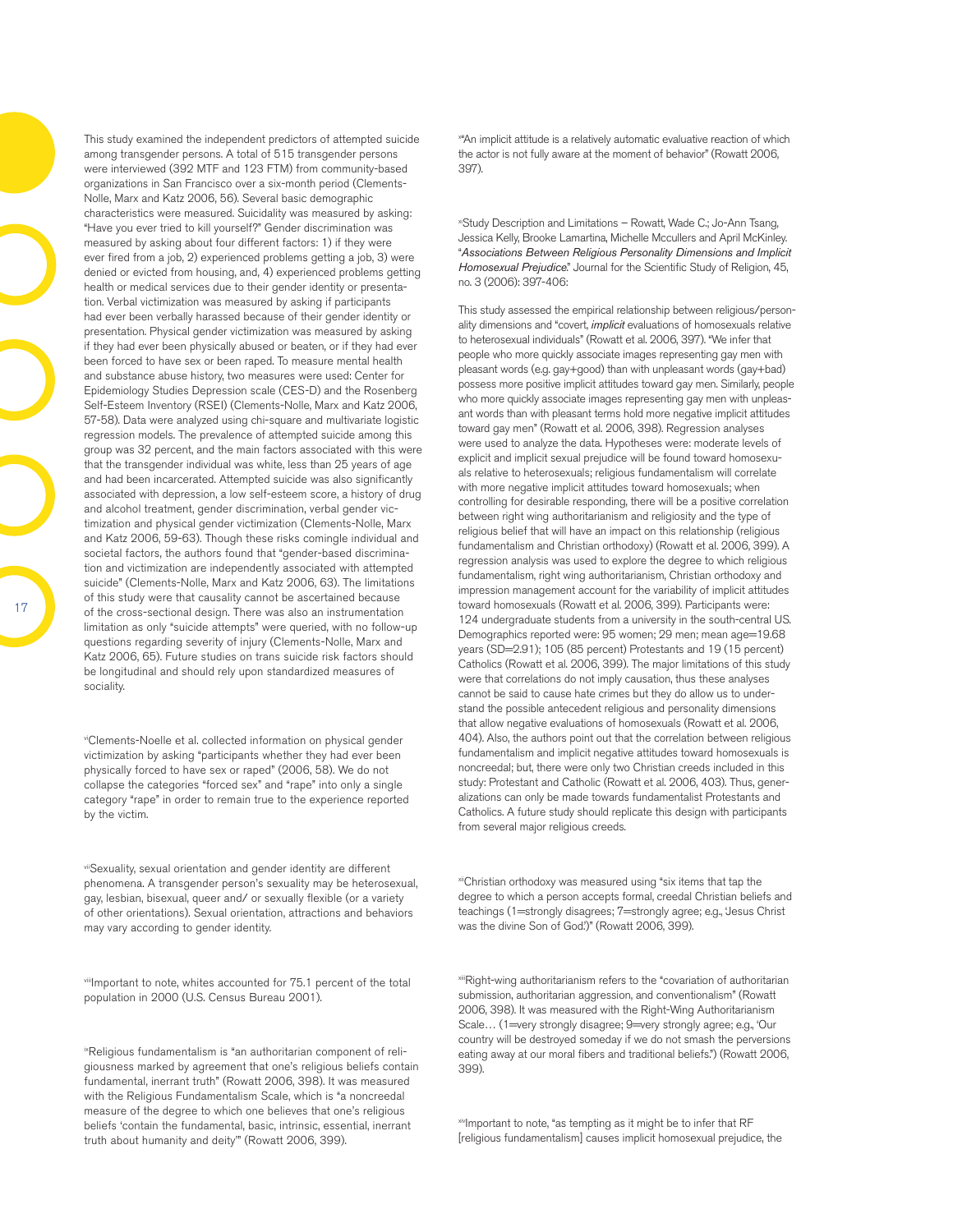correlational design of this research does not permit this inference" (Rowatt et al. 2006, 404; italics in the original and item in [brackets] added for clarity).

xvStudy Description and Limitations – Parrott, Dominic, Amos Zeichner, and Rickamer Hoover. "Sexual prejudice and anger network activation: mediating role of negative affect." Aggressive Behavior, 32, no. 1 (2006): 7-16:

This study examined whether negative affect (such as fear, sadness, anxiety, anger) increased after viewing explicit male-male erotic videos to ascertain whether this exposure mediates the relationship between sexual prejudice and general anger network activation (Parrott, Zeichner, and Hoover 2006, 7). The theory driving this study is semantic-network theory. This theory purports "that the associative network has many emotion-specific nodes that play a pivotal role in the activation of discrete autonomic reactions, expressive behaviors, verbal representations, and other aspects of a given emotion. Each node can be activated by external as well as by internal factors, including verbal and physiological stimuli. Moreover, node activation is not only involved in behavioral and physiological responses, but also affects verbal and semantic structures related to that emotion" (Parrott, Zeichner, and Hoover 2006, 8). After viewing videos with explicit male-female or male-male sexual content, response times were recorded for lexical decision tasks as "information processing is affected by emotion-specific node activation." For example, the shorter the response times to "anger words" after viewing same-sex videos, the greater the anger network activation. Three main hypotheses were measured: 1. "among individuals who viewed male-male erotic material, we predicted a positive relation between sexual prejudice and facilitation of reaction times to anger-related words relative to neutral words"; 2. "sexual prejudice would be positively related to increases in negative affect following exposure to male-male erotica but not after viewing male-female erotica"; and, 3. "after controlling for sexual prejudice, increases in negative affect would be positively associated with facilitation of response latencies to anger words" (Parrott, Zeichner, and Hoover 2006, 8). The results indicated that a covariation pattern exists with male-male erotic viewing and increases in negative affect. The negative emotions of fear and anxiety were found to mediate the viewing/affect relationship. The findings suggest that "exposure to homosexuality elicits higher levels of anxiety/fear among sexually prejudiced men, which in turn leads to increased anger network activation" (Parrott, Zeichner, and Hoover 2006, 14). The main limitation of this study was that the sample size was small and the effects found were also small, which impact the validity of the results. The researchers also potentially sensitized the subjects to the treatment effect by administering instruments that assessed attitudes around "homosexuality and self-reported negative affect" before the videos were shown (Parrott, Zeichner, and Hoover 2006, 15). Recommendations by the authors are that this study be repeated with larger sample sizes and an alternative research protocol to correct these problems (Parrott, Zeichner, and Hoover 2006, 15).

xviStudy Description and Limitations – Lyons, Christopher J. "Stigma or Sympathy? Attributions of Fault to Hate Crime Victims and Offenders." *Social Psychology Quarterly*, 69, no. 1 (2006): 39-59:

This study examines the ways that stigma and sympathy work differently based on the "relationship of social status and attributions of fault to victims and their assailants. Two social psychological perspectives offer contrasting predictions about the impact of social status on attributions of fault. According to a stigma perspective, the public will deride minority victims and offenders because of their marginal status. In contrast, what I call the sympathy perspective predicts that the public will be especially sensitive to imbalances of power, viewing attacks against minorities as deserving greater public sympathy than similar attacks against members of nonminority groups" (Lyons 2006, 40). Quasi-experimental, multi-

factorial vignette surveys were used to elicit judgments about specific crimes. Respondents were asked to read different, fictional stories about scenarios of "harassment, intimidation, and/or violence and then to evaluate the extent to which the victim and the offender were at fault for the incident. Each vignette consisted of a number of important dimensions (e.g., victim's sex) that varied systematically by type or level (e.g., male or female)" (Lyons 2006, 43-45). Respondents completed basic demographic information and the short version of Herek's *Attitudes Toward Lesbians and Gays* survey (1994). Additionally, respondents were asked whether or not they had been a hate crime victim, as such experiences would influence their reactions to hate crime vignettes (Lyons 2006, 46-47). Demographics of the group were as follows: n=320, all students from sociology courses at the University of Washington; race=56 percent White, 28 percent Asian, 9 percent African American, 7 percent other racial groups; 67 percent female; and 70 percent between the ages of 18-21 with an average GPA of 3.1 (Lyons 2006, 46). Simple random-coefficient linear modeling was used to understand the 1,600 subject ratings (320 respondents rated five vignettes each). Two regression models were estimated: one for within-subject rating variance and another for between-subject rating variance (p<01) (Lyons 2006, 47-49, 52). Limitations of this study were that respondents exhibited warm feelings towards gays and lesbians, meaning that data collected from more biased populations will reveal higher levels of blaming behaviors and less sympathy for sexual orientation hate crime victims than the present study reports (Lyons 2006, 56).

xviiStudy Description and Limitations – Cannon, Kevin D. and P. Ann Dirks-Linhorst. "How Will They Understand if We Don't Teach Them? The Status of Criminal Justice Education on Gay and Lesbian Issues." *Journal of Criminal Justice Education*, 17, no. 2, (2006): 262-278, 397:

This study surveyed 188 university criminal justice departments or departments offering criminal justice coursework to understand the degree to which gay and lesbian course content was integrated into core and elective classes. The aim of the study was to understand the extent to which law enforcement professionals receiving university-level instruction were educated on gay and lesbian issues (Cannon and Dirks-Linhorst 2006, 263). Receiving such education often improves the response of officials in the criminal justice system to members of the LGBT community (Cannon and Dirks-Linhorst 2006, 268). The general hypotheses were: gay and lesbian coursework would not be offered as specialized coursework in criminal justice departments; race, gender and hate crimes courses would be offered as specialized courses; gay and lesbian content would be integrated with race, gender and hate crimes courses; and, stand-alone criminal justice departments would be less likely to include such coursework as opposed to other disciplines offering criminal justice-like courses (Cannon and Dirks-Linhorst 2006, 269). This convenience sample was derived from criminal justice departments listed in such professional organizations. The chair of each department was identified by name and sent a paper copy of a survey. In total, 490 programs were approached and 188 completed the survey (38.47 percent response rate). The survey asked questions regarding whether gay, lesbian, women's, racial and hate crime issues were covered in courses and, if so, the degree to which they were covered. Questions were also asked about gay and lesbian issues being offered in specialized coursework and in required vs. elective courses (Cannon and Dirks-Linhorst 2006, 270). Limitations of the study were that the instrument did not collect demographic information on program size, public or private university, or number of faculty specializing in, or advocating for, gay and lesbian criminal justice course content (Cannon and Dirks-Linhorst 2006, 275). Such information could be used to profile responsive institutions from those non-responders to further understand where efforts for improving curricula should be directed.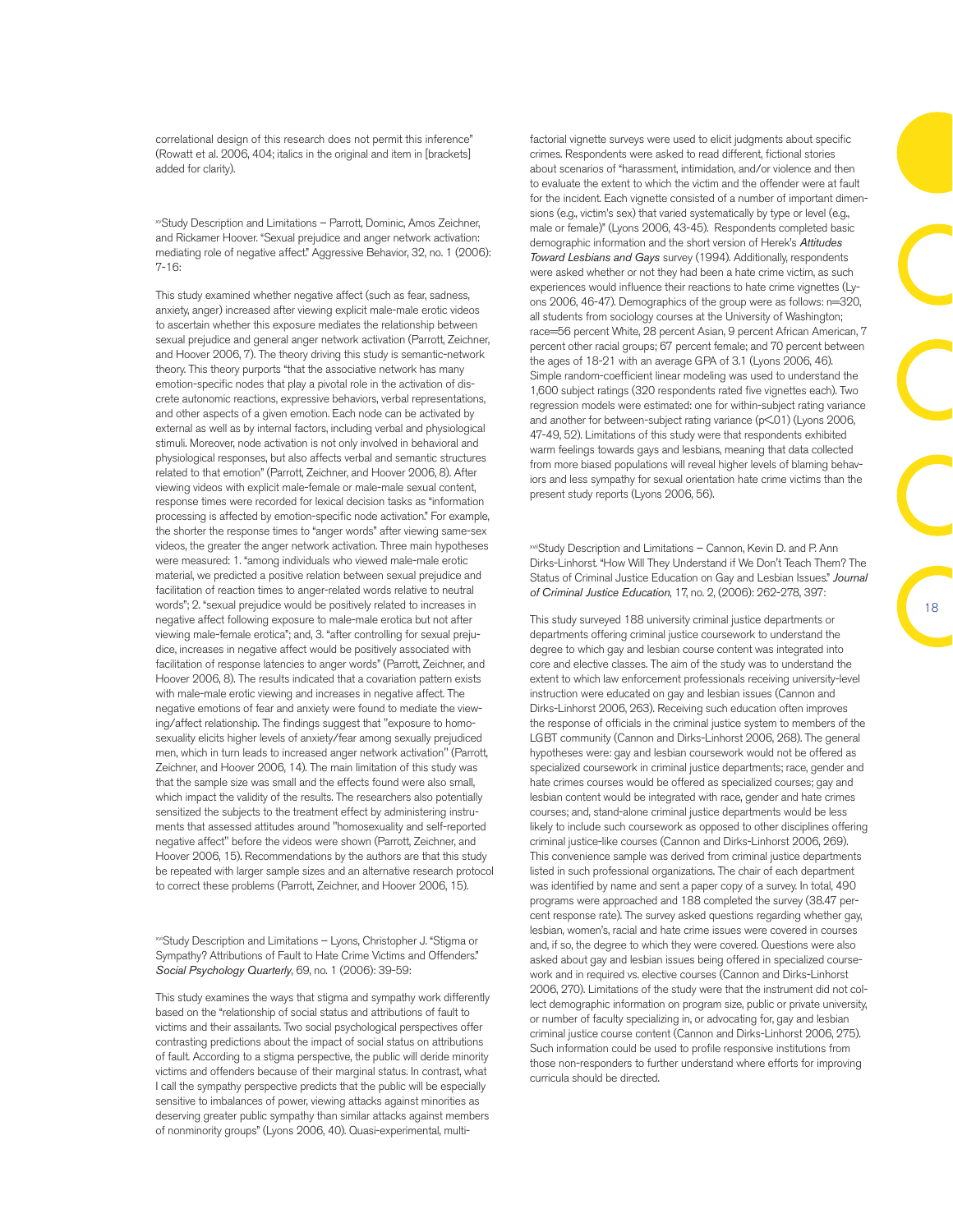# About the authors

#### **Michelle A. Marzullo**

Michelle A. Marzullo is a Ph.D. candidate in anthropology, concentrating in race, gender and social justice at American University in Washington, D.C. She holds a master's degree in human sexuality studies from San Francisco State University. Marzullo is currently researching the changing perceptions and enactments of marriage in the United States. Her past research projects have examined youth in gay-straight alliances, queer youth in the U.S. foster care system, HIV/AIDS treatment effectiveness and environmental toxicity on reproduction. Marzullo is a Point Foundation Scholar and a past recipient of the Carlos Enrique Cisneros Scholarship, the American University College of Arts and Sciences Dissertation Fellowship, the Genentech Out & Equal Scholarship and the Grant Larsen Fellowship. She received the 2007 Academic Achievement Award from the American University Lesbian, Gay, Bisexual, Transgender and Ally Center. Marzullo has been an LGBT activist and organizer for 18 years. She currently resides in San Diego, Calif., with her partner Cheri, Cheri's daughter and their puppies Samson and Delilah.

#### **Alyn J. Libman**

Born and raised in Los Angeles, Alyn J. Libman is an out transgender educator, community organizer and civil rights activist who currently resides in Oakland, Calif. His experience includes facilitating workshops and panels about issues faced by LGBT youth, transgender healthcare and transgender inclusion in education and community organizations. He has also conducted diversity trainings for educators, administrators and students in the Los Angeles Unified School District, the Los Angeles Police Department and University of California, Berkeley. Libman recently graduated with high honors from the University of California, Berkeley, with a Bachelor of Arts in American studies and a minor in LGBT studies. His honors thesis explored the rise of religious identity as a form of political identity, the structural, organizational and tactical strategies of evangelical youth social movements, and the ways in which contemporary Christianity engages with the market. He was a Point Foundation Scholar and recipient of the University of California's Leadership Award, Cal Alumni Pride Scholarship, Alpha Delta Phi Memorial Foundation Scholarship, Models of Excellence Scholarship and the North Hollywood High School Alumni Excellence Award.

**Special thanks are extended to the following individuals for conversations and comments about this work:** Rebekah DeHaven, Cristina Finch, Gary Gates and Kenneth Sherrill.